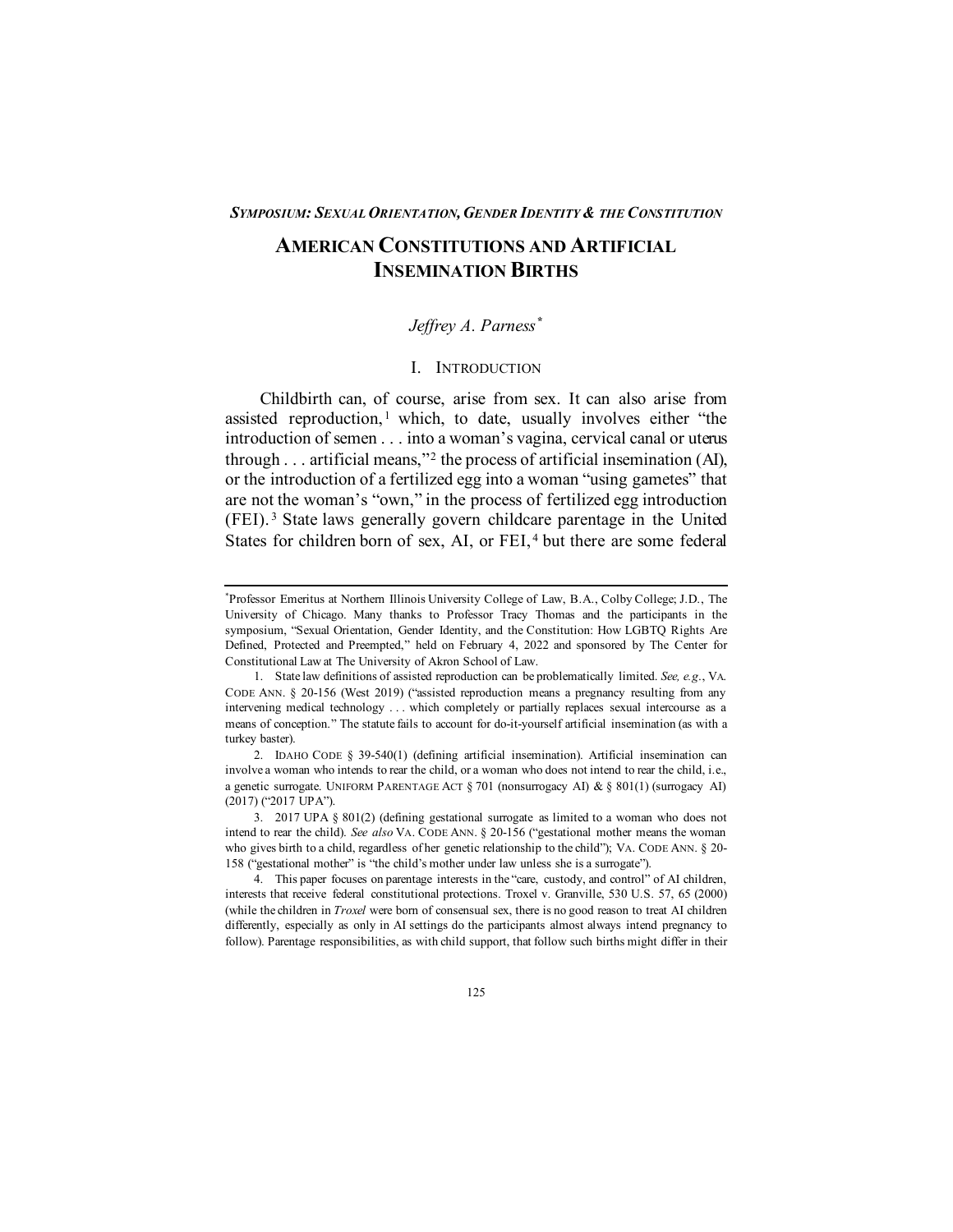guidelines. [5](#page-1-0) The balance in state lawmaking between legislatures and courts for any particular form of birth varies interstate. The balance within a single state also often varies depending on the form of birth, including children born of sex, of nonsurrogacy AI, of nonsurrogacy FEI, of surrogacy AI (i.e., a genetic surrogate), or of surrogacy FEI (i.e., a gestational surrogate).

State parentage laws for children born of sex have changed in the last half century through recognitions of voluntary acknowledgment, residency/hold out, and de facto parent doctrines. State laws on children born of surrogacy pacts involving FEI have also evolved. Enforceable FEI surrogacy pacts provide an avenue to childcare parenthood for some while recognizing a waiver of childcare interests by others; here, guidelines usually require medical aid, and perhaps judicial oversight. At least for now, there are no do-it-yourselfers (DIY) undertaking FEI births. Pregnancy cannot be accomplished by following a YouTube video.

State laws on children born of nonsurrogacy and surrogacy AI have also evolved. As with surrogacy FEI births, these laws often speak of AI with medical oversight. But there can be, and have been, many DIY pregnancies. Thank you YouTube. To date there is no comprehensive constitutional, statutory, or common law guidance on parentage arising from AI births involving DIYers.

Childcare parentage issues arising from AI births are subject to constitutional guidance, including due process, equal protection, and privacy dictates. Constitutional rights, however, sometimes go unrecognized in AI laws, particularly for same sex couples, wed and unwed, as well as for single women. Upon a brief review of contemporary American state AI laws, current and future constitutional precedents are explored. Constitutional, as well as public policy, reforms are particularly needed for same-sex female couples and single women employing AI as intended parents.

# II. CONTEMPORARY AI PARENTAGE LAWS

The significant variations in contemporary childcare parentage laws covering AI births are well illustrated by reviewing the Idaho Artificial Insemination Act (AIA) and the 2017 Uniform Parentage Act (UPA).

parenthood definitions. *See generally* Jeffrey A. Parness & Matthew Timko, *De Facto Parent and Nonparent Child Support Orders*, 67 AM. U. L. REV. 769, 797-800 (2018).

<span id="page-1-0"></span><sup>5.</sup> The limited federal guidelines are reviewed in Jeffrey A. Parness, *Federal Constitutional Childcare Parents*, 90 ST. JOHN'S L. REV. 965 (2016).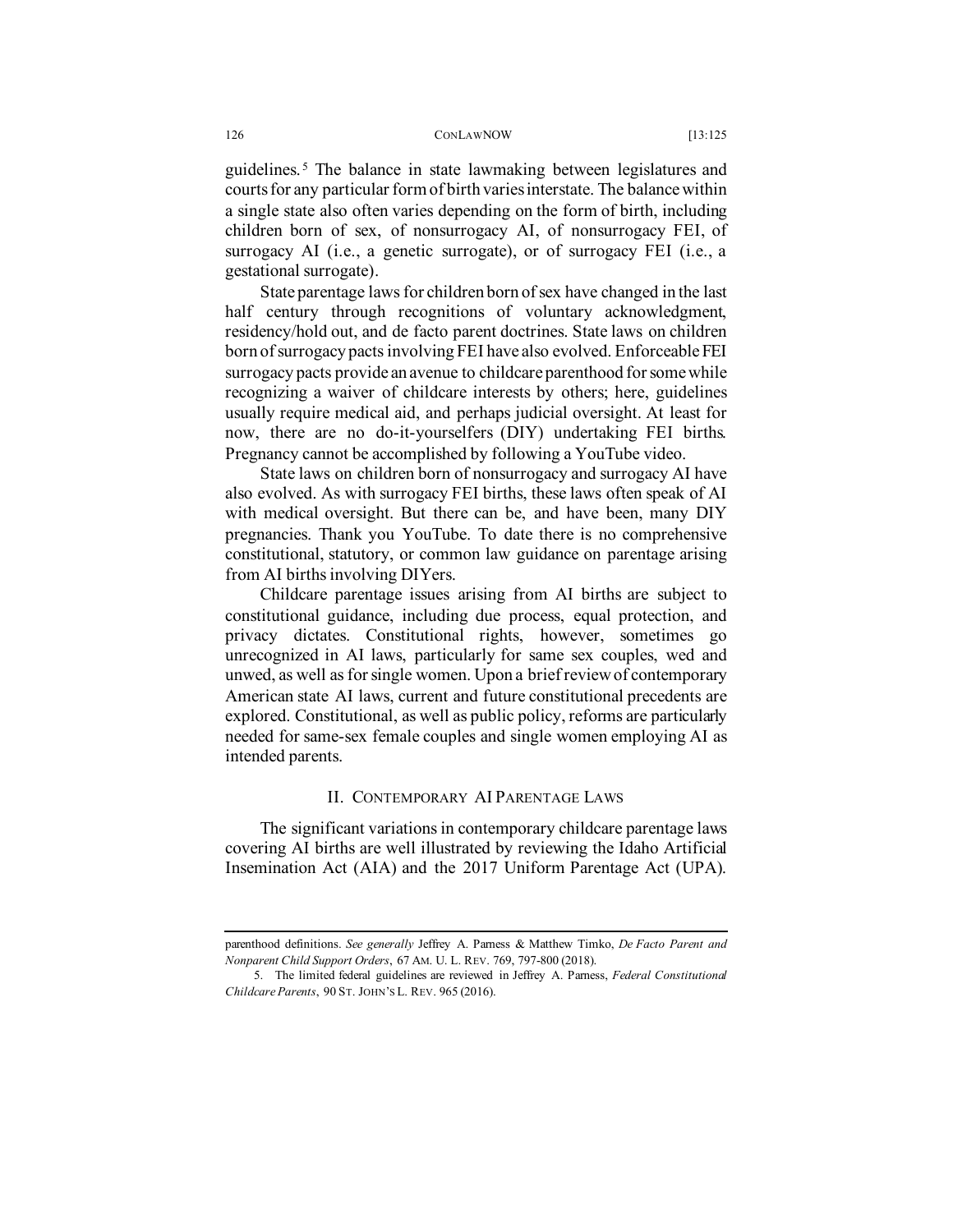Idaho laws, as well as some other state laws, [6](#page-2-0) follow the 1973 UPA on AI births, and are quite limited, leaving open significant constitutional questions. The 2017 UPA is more comprehensive, though it too prompts some questions.

## *A. Idaho Artificial Insemination Act*

In Idaho there are no statutes or precedents on parentage for children born of surrogacy FEI or surrogacy AI.<sup>[7](#page-2-1)</sup> Nonsurrogacy AI births are addressed in statutes that contemplate parentage for the person giving birth and her husband. [8](#page-2-2) A 2021 Idaho Supreme Court decision, relying on the U.S. Supreme Court marriage equality dictate for same sex couples, deemed married lesbian couples were also governed by the statutes.<sup>[9](#page-2-3)</sup>

Under the Idaho statutes, "only" licensed physicians and "persons under their supervision may select artificial insemination donors and perform artificial insemination."[10](#page-2-4) The statutes cover only semen introduction involving a donor,  $11$  defined as a man who is not "the husband of the woman upon whom the artificial insemination is performed."[12](#page-2-6) Upon donor selection, AI "shall not be performed upon a woman without her prior written request and consent and the prior written request and consent of her husband."[13](#page-2-7) Where the physician performing AI does not deliver a conceived child, "it is the duty of the mother and her husband" to give "notice" to that physician of the child's birth. <sup>[14](#page-2-8)</sup> A child's AI birth following such AI establishes the same "relationship, rights, and obligations" in the husband "as if the child had been naturally and legitimately conceived by the mother and the mother's husband."[15](#page-2-9) The Idaho AI statutes apply to "all persons conceived as a result of artificial

<span id="page-2-0"></span><sup>6</sup>*. See, e.g*., ALA. CODE § 26-17-704(a); MONT. CODE ANN. § 40-6-106(1); TEX. FAM. CODE § 160.704(a); MINN. STAT. § 257.56(1); COLO. REV. STAT. § 19-4-106(1); UTAH CODE ANN. § 78B-15-704.

<span id="page-2-1"></span><sup>7</sup>*. See, e.g.,* In re Doe, 372 P.3d 1106 (Idaho 2016) (no judicial authority to declare parentage of a child born to gestational carrier in absence of statute); *see also* Doe v. Doe, 395 P.3d 1287 (Idaho 2017) (former unwed female partner has no legally recognized interest in a child born to her partner via AI).

<sup>8.</sup> IDAHO CODE § 39-5403(1).

<span id="page-2-7"></span><span id="page-2-6"></span><span id="page-2-5"></span><span id="page-2-4"></span><span id="page-2-3"></span><span id="page-2-2"></span><sup>9.</sup> Gatsby v. Gatsby, 495 P.3d 996, 1002-03 (Idaho 2021) (under *Obergefell v. Hodges*, 576 U.S. 644 (2015), which requires state recognitions of same-sex marriages, the Idaho AI statute applies to "opposite-sex and same-sex couples in the exact same manner").

<sup>10.</sup> IDAHO CODE § 39-5402.

<sup>11</sup>*. Id.* § 39-5401(1).

<sup>12</sup>*. Id*. § 39-5401(2).

<sup>13</sup>*. Id.* § 39-5403(1).

<span id="page-2-9"></span><span id="page-2-8"></span><sup>14</sup>*. Id*. § 39-5403(2).

<sup>15</sup>*. Id.* § 39-5405(3).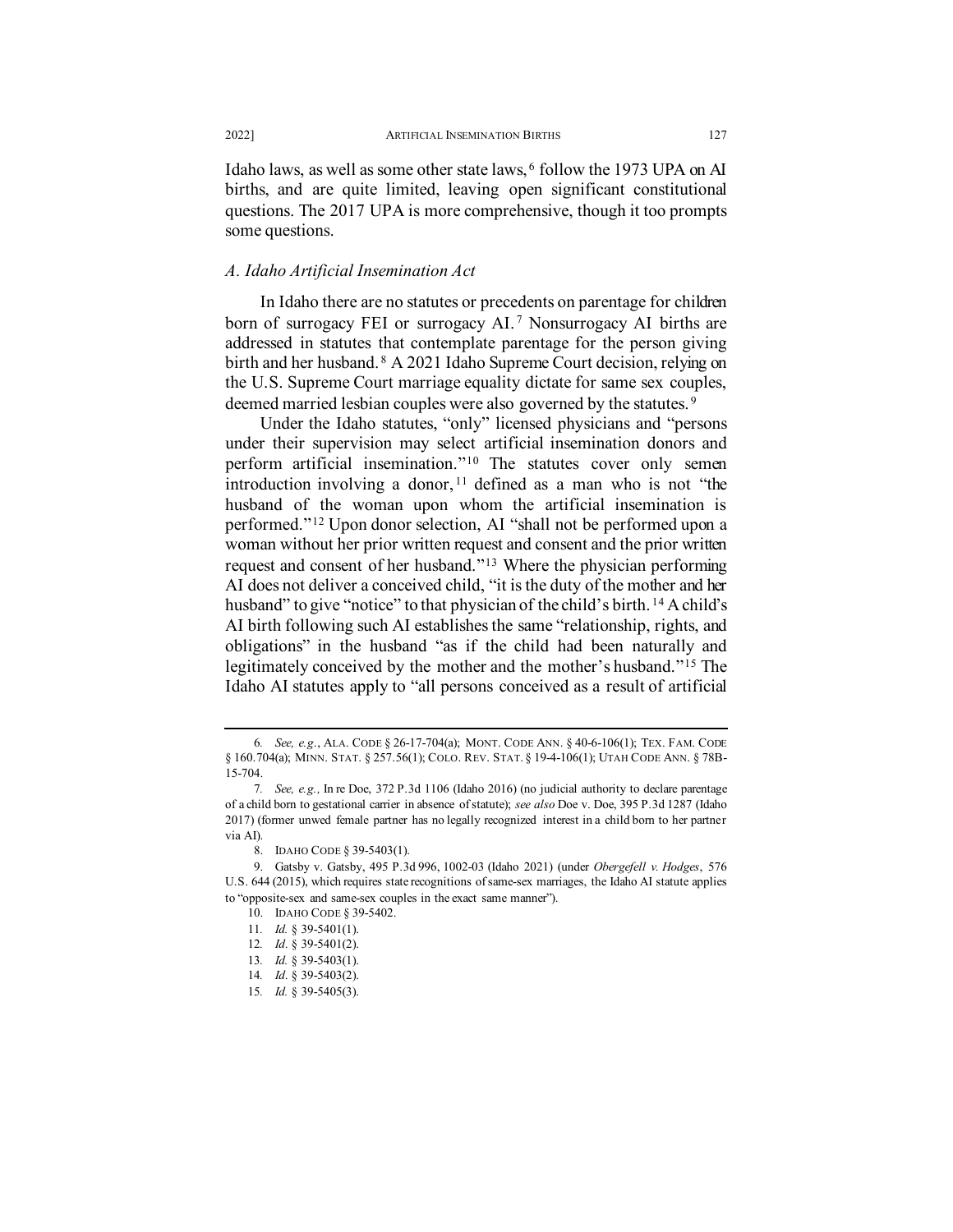insemination as defined" therein. <sup>[16](#page-3-0)</sup> It is a misdemeanor<sup>[17](#page-3-1)</sup> for any "person" to violate the statutory provisions on physician-only  $AI;^{18}$  $AI;^{18}$  $AI;^{18}$  on requests, consents and notices regarding AI birth;<sup>[19](#page-3-3)</sup> and, on donors.<sup>[20](#page-3-4)</sup>

# *B. 2017 Uniform Parentage Act*

The 2017 UPA, implemented in some states,  $21$  is far different in its approach to childcare parentage in AI births. It is also far more progressive than its 1973 or 2000 UPA counterparts.

### 1. Nonsurrogacy AI Births

As for nonsurrogacy AI births, the 1973 Uniform Parentage Act (UPA) only recognizes a limited form of assisted reproduction, which embodies an AI birth undertaken by a married, opposite sex couple who employed "a licensed physician" and "semen donated by a man" other than the husband. [22](#page-3-6) The donor here is always "treated in law as if he were not the natural father."[23](#page-3-7) The husband is only "treated in law as if he were the natural father" if insemination occurred "under the supervision of a licensed physician and with the consent" of the husband. [24](#page-3-8) As noted, the Idaho statute is comparable. [25](#page-3-9)

The 2000 UPA expands parentage opportunities for those involved in births not arising from sex, speaking to "assisted reproduction" and not just AI. [26](#page-3-10) It authorizes parentage for sperm donors and for nondonor men who consent to AI "with the intent to be the parent."<sup>[27](#page-3-11)</sup> Such men are

<span id="page-3-1"></span><span id="page-3-0"></span><sup>16</sup>*. Id.* § 39-5406 (except for judicial decrees entered before the effective date of the AI statutes, which were first enacted in 1982).

<sup>17</sup>*. Id.* § 39-5407.

<sup>18</sup>*. Id.* § 39-5402.

<sup>19</sup>*. Id*. § 39-5403.

<sup>20</sup>*. Id.* § 39-5404.

<span id="page-3-5"></span><span id="page-3-4"></span><span id="page-3-3"></span><span id="page-3-2"></span><sup>21</sup>*. See, e.g.,* R.I. GEN. LAWS §15-8-101; WASH. REV. CODE 26.26A.005. Where chiefly implemented, the 2017 UPA is not always strictly followed. *See, e.g.,* R.I. GEN. LAWS § 15-8.1-101 to 15-8.1-1004 (no paternity registry provision); WASH. REV. CODE § 26.26A.005–26.26A.904 (no paternity registry provision).

<sup>22.</sup> UNIFORM PATERNITY ACT § 5(a) (1973) ("1973 UPA").

<sup>23</sup>*. Id.* § 5(b).

<sup>24</sup>*. Id.* § 5(a).

<span id="page-3-9"></span><span id="page-3-8"></span><span id="page-3-7"></span><span id="page-3-6"></span><sup>25.</sup> IDAHO CODE § 39-5402 (physicians and persons under their supervision); *Id.* §39-5403(1) (husband and wife must request and consent).

<span id="page-3-10"></span><sup>26.</sup> The 2000 UPA defines assisted reproduction as involving "pregnancy" other than by sexual intercourse, including pregnancy by intrauterine insemination, donation of eggs, donation of embryos, IVF and transfer of embryos, and intracytoplasmic sperm injection. UNIFORM PATERNITY ACT § 102(4) (2000) ("2000 UPA").

<span id="page-3-11"></span><sup>27. 2000</sup> UPA§ 703-704 (consent "must be in a record" and signed by the man and the woman to receive AI).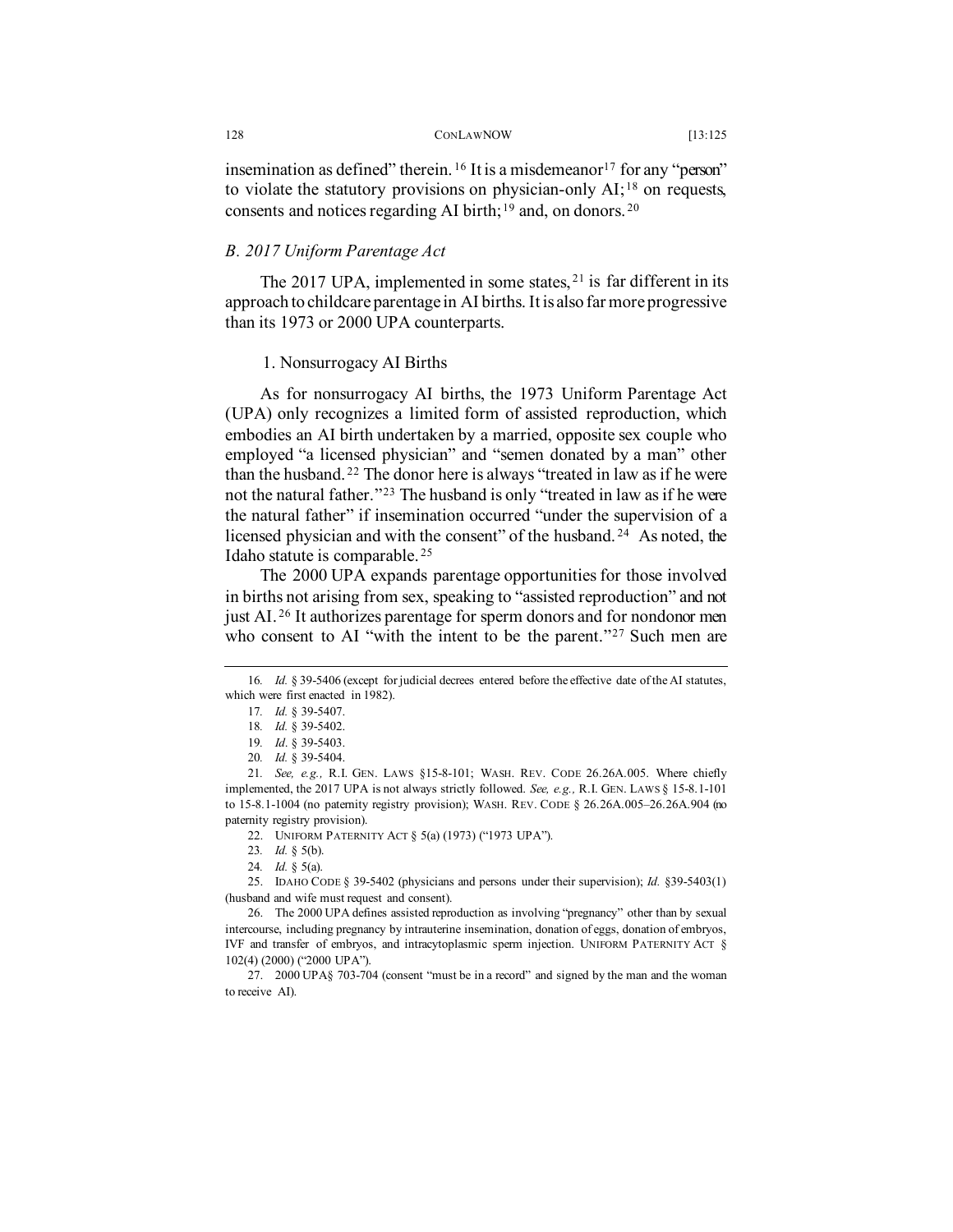expecting legal parents whose parentage arises when children are born.<sup>[28](#page-4-0)</sup> The "husband" of a "wife" who gives birth via AI has limited opportunities to "challenge his paternity."[29](#page-4-1) The 2000 UPA is generally followed in some states, [30](#page-4-2) though some of its proposed laws are subject to significant challenges.<sup>[31](#page-4-3)</sup>

The 2017 UPA further expands parentage opportunities in nonsurrogacy AI settings. That act is "substantially similar" to the 2000 UPA, but is updated to apply "equally to same-sex couples."[32](#page-4-4) Thus, an "individual" who consents to "assisted reproduction by a woman, with the intent to be a parent of a child conceived by the assisted reproduction," is a parent of the child. [33](#page-4-5) With a nonsurrogacy AI birth having no such consenting individual, the spouse of the person giving birth has limited opportunities to challenge the spouse's parentage. [34](#page-4-6) 

For there to be two legal parents at birth for a nonsurrogacy AI child, the 2017 UPA requires that the consent to parentage be signed "in a record" by the person giving birth and "an individual who intends to be a parent," though the "record" need not be certified by a physician.<sup>[35](#page-4-7)</sup> Seemingly, "consent in a record" can be undertaken "before, on, or after birth of the child."<sup>[36](#page-4-8)</sup> A lack of such consent does not foreclose, however, childcare parentage for an intended parent where there is clear-andconvincing evidence of an "express agreement" between the individual and the person giving birth "entered before conception.["37](#page-4-9) As well, a lack

<sup>28</sup>*. Id.* § 703 ("a parent of the resulting child").

<span id="page-4-1"></span><span id="page-4-0"></span><sup>29</sup>*. Id.* § 705. One opportunity involves a lack of consent, "before or after birth of the child," shown in a proceeding brought "within two years after learning of the birth." *Id.* § 705(a). Another opportunity involves a challenge at any time where there was either no sperm donation or no consent; no cohabitation "since the probable time of assisted reproduction;" and no open hold out of the child as one's own. *Id.* § 705(b).

<sup>30</sup>*. See, e.g.,* 13 DEL. CODE § 8-703(a); WYO. STAT. ANN. § 14-2-903.

<span id="page-4-4"></span><span id="page-4-3"></span><span id="page-4-2"></span><sup>31</sup>*. See, e.g.,* Douglas NeJaime, *The Nature of Parenthood*, 126 YALE LAW J. 2260 (2017) (with useful charts and citations on American state assisted reproduction laws).

<sup>32. 2017</sup> UPA, Art. 7, cmt.

<sup>33. 2017</sup> UPA § 703(a).

<sup>34</sup>*. Id.* § 705(a) (spouse "at the time of the child's birth").

<span id="page-4-7"></span><span id="page-4-6"></span><span id="page-4-5"></span><sup>35</sup>*. Id.* § 704(a). *Compare* CAL. FAM. CODE § 7613(a)(1) ("consent shall be in writing") *and* § 7613(a)(2) (intended parent by preconception "oral agreement" is shown by clear and convincing evidence).

<sup>36. 2017</sup> UPA § 704(b).

<span id="page-4-9"></span><span id="page-4-8"></span><sup>37</sup>*. Id.* § 704(b)(1). It may be sensible that an "express agreement" undertaken postconception does not prompt comparable childcare parentage. Here, there is much greater certainty that a child will be born so that an agreement is far less speculative. Perhaps instead of a postconception but prebirth agreement, the 2017 UPA contemplated a postconception but prebirth VAP, as it recognizes an "intended parent" can sign a VAP. Yet, an "intended parent" in many states has no prebirth VAP access where there is followed the 1973 UPA or 2000 UPA which only authorize postbirth (paternity) VAPs. 1973 UPA § 4(b) ("paternity" acknowledgment "of the child" in a "writing filed with" the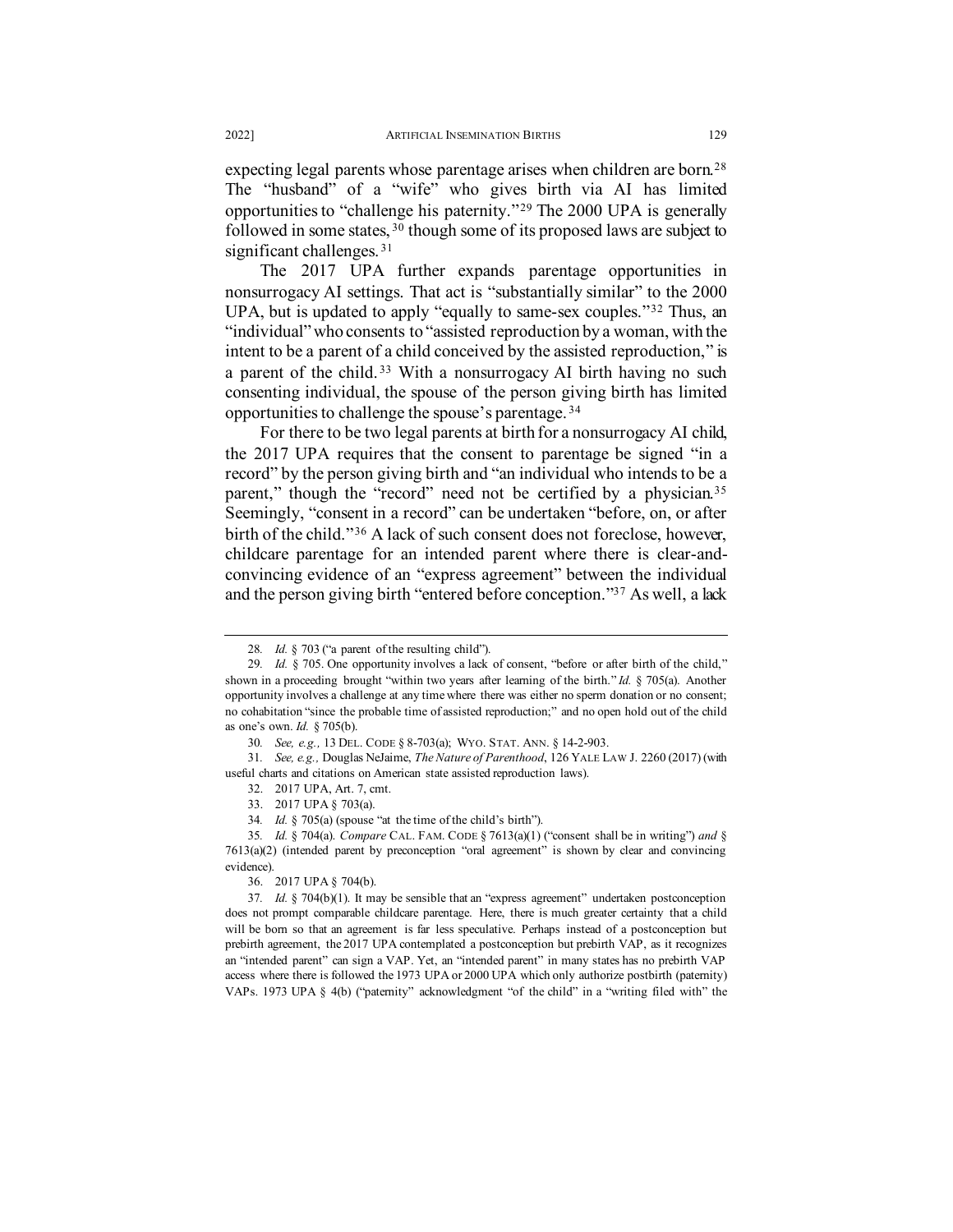of consent in a record and a lack of an express agreement does not foreclose an individual's parentage where the child was held out as the individual's own in the child's first two years.<sup>[38](#page-5-0)</sup> The nonparental status of one married to a person giving birth to a nonsurrogacy AI child, even if a gamete donor, may be established by a showing of a lack of consent, a lack of any agreement, or a lack of any holding out of the child as one's own. [39](#page-5-1)

As noted, the nonsurrogacy AI parentage norms in each of the UPAs are now reflected in state statutes. [40](#page-5-2) Further, there are state common law precedents untethered to statutes that are similar to the UPA provisions.<sup>[41](#page-5-3)</sup> There are significant interstate variations.<sup>[42](#page-5-4)</sup>

So, childcare parentage for those giving birth and for intended parents in nonsurrogacy AI settings can arise from express consents. There could be, but there generally are no, state forms guiding, if not mandating, usage. In California in nonsurrogacy AI settings, there are statutorily-recommended consent forms that may be used, but are not required. [43](#page-5-5)

<span id="page-5-3"></span>41. Precedents include: Shineovich v. Shineovich, 214 P.3d 29 (Or. App. 2009) (to avoid constitutional infirmity, assisted reproduction statute as written solely for married opposite sex couple applied to same sex domestic partners); Jason P. v. Danielle S., 171 Cal. Rptr. 3d 789 (Cal. App. 2d 2014)(though the statute (both pre-2011 and post-2011) indicated explicitly a lack of paternity for this particular semen donor when his unwed partner delivered a child conceived via assisted reproduction, the statute on presumed parentage for one (either male or female) who receives a child into the home and openly holds out the child as one's own natural child can support–in certain circumstances–legal paternity for the semen donor); Ramey v. Sutton, 362 P.3d 217 (Ok. 2015) (unwritten preconception agreement prompts in loco parentis childcare status for former lesbian partner of birth mother, though she contributed no genetic material); In re Brooke S.B. v. Elizabeth A.C.C., 61 N.E. 3d 488 (N.Y. 2016) (agreement between lesbian partners can prompt parentage in non-birth mother).

<span id="page-5-4"></span>42. The nonsurrogacy AI laws are reviewed and critiqued, in Deborah H. Forman, *Exploring the Boundaries of Families Created with Known Sperm Donors: Who's In and Who's Out*?, 19 PENN. J. L. & SOC. CHANGE 41 (2016).

<span id="page-5-5"></span>43. CAL. FAM. CODE § 7613.5(d) (forms on assisted reproduction pacts by two married or by two unmarried people, where signatories may or may not have used their own genetic material to

<span id="page-5-0"></span>state, which is not disputed by "the mother"); 2000 UPA § 301 ("man claiming to be the genetic father of the child" signs together with the "mother of a child").

<sup>38. 2017</sup> UPA § 704(b)(2).

<sup>39</sup>*. Id.* § 705.

<span id="page-5-2"></span><span id="page-5-1"></span><sup>40.</sup> American state statutes include: TEX. FAM. CODE § 160.7031 (fatherhood for unwed man, intending to be father, who provides sperm to licensed physician and consents to the use of that sperm for assisted reproduction by an unwed woman, where consent is in a record signed by man and woman and kept by the physician); N.H. REV. STAT.  $\S$  5-C:30(I)(b) (unwed mother has sperm donor "identified on birth record" where "an affidavit of paternity" has been executed); 13 DEL. CODE § 8-704(a) ("Consent by a woman and a man who intends to be a parent of a child born to the woman by assisted reproduction must be in a record signed by the woman and the man."); WYO. STAT. § 14-2- 904(a) (like Delaware); N.M. STAT. ANN. § 40-11A-703 ("A person who provides eggs, sperm, or embryos for or consents to assisted reproduction as provided in Section 704 ["record signed . . . before the placement"] . . . with the intent to be the parent of a child is a parent of the resulting child").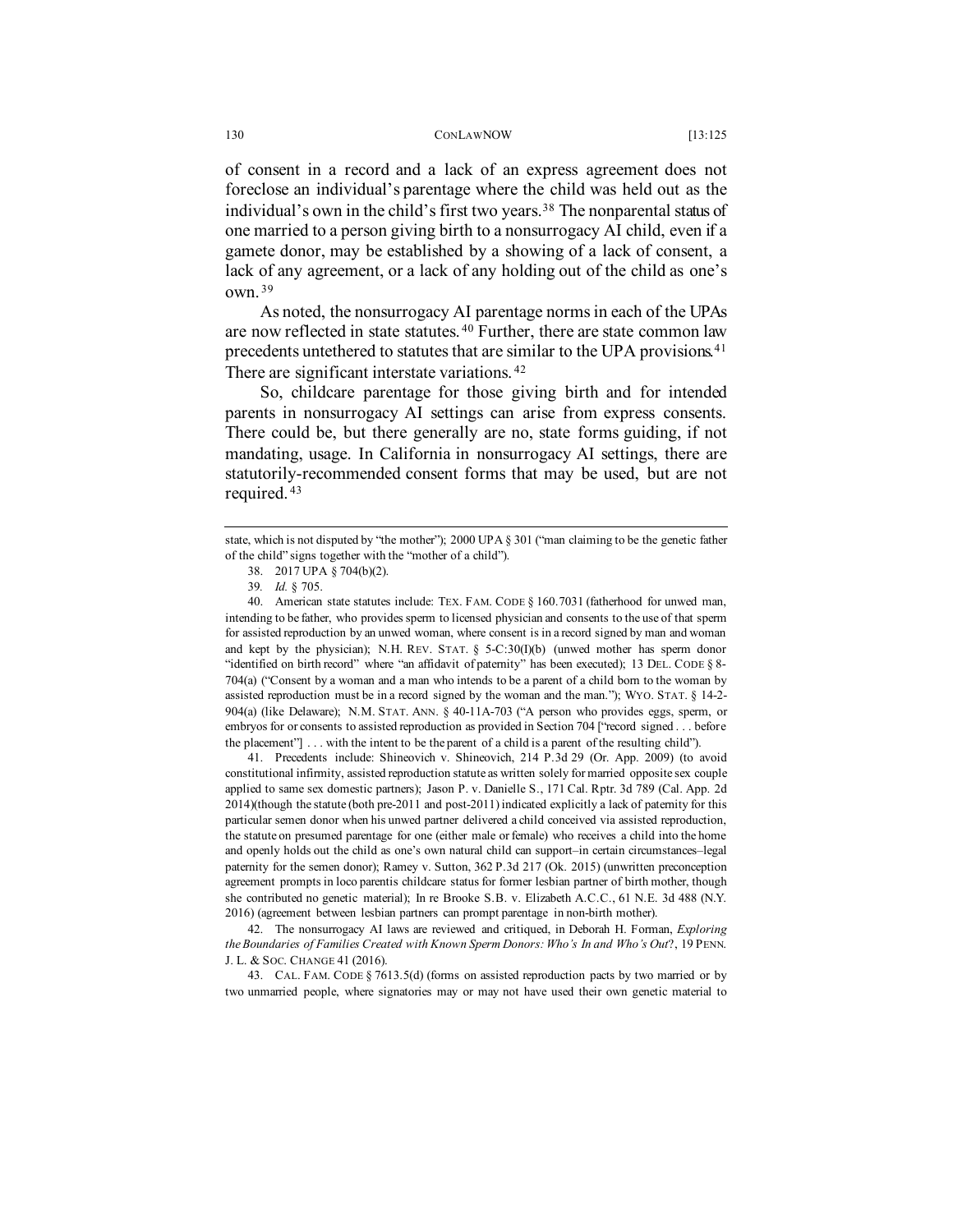As noted, the 2017 UPA recognizes nonsurrogacy AI parentage where there is no consent "in a record" if there is either an express agreement on intended parenthood or there is actual residency/hold out parental-like conduct in the child's first two years. [44](#page-6-0) Perhaps as well, one can attain nonsurrogacy AI parenthood by establishing de facto parentage, which requires no residency with the child in the child's first two years.<sup>[45](#page-6-1)</sup>

# 2. Surrogacy AI Births

As for surrogacy AI births, the 1973 UPA only speaks to AI involving a wife, her nondonor husband, and a semen donor who is treated "as if he were not the natural father."<sup>46</sup> A comment declares the act "does" not deal with many complex, and serious legal problems raised by the practice of artificial insemination."[47](#page-6-3) 

The 2000 UPA, by contrast, has separate articles on children of assisted reproduction and children of gestational agreements. [48](#page-6-4) The article on assisted reproduction does not apply to a birth "as the result of a gestational agreement."[49](#page-6-5) Such an agreement, "whether in a record or not, that is not judicially validated is not enforceable."[50](#page-6-6) Births arising from nonvalidated gestational agreements are governed by the article on the "parent-child relationship," which deems the woman giving birth to be the legal parent, together with a man (i.e., "father") who was married to the birth mother at the time of birth, who signed a VAP, who consented to AI, or who was adjudicated a parent in a paternity suit (i.e., has genetic ties).  $51$ 

50. 2000 UPA § 809(a).

prompt a pregnancy). *See also* Jeffrey A. Parness, *Formal Declarations of Intended Childcare Parentage*, 92 NOTRE DAME L. REV. ONLINE SUPP. 87 (Mar. 30, 2017) (urging more states to create such forms).

<sup>44. 2017</sup> UPA § 704(b).

<span id="page-6-1"></span><span id="page-6-0"></span><sup>45</sup>*. Id.* § 609 (only one claiming de facto parentage can seek establishment). *See* Jeffrey A. Parness, *Comparable Pursuits of Hold Out and De Facto Parentage: Tweaking the 2017 Uniform Parentage Act*, 31 J. ACAD. MATR. LAWS. 157, 169-73 (2018) (urging broader standing for those who seek de facto parentage). Under the 2017 UPA, de facto parentage is only unavailable in a proceeding "to adjudicate the parentage of a child born under a surrogacy agreement." 2017 UPA § 601(b).

<sup>46.</sup> 1973 UPA § 5.

<span id="page-6-6"></span><span id="page-6-5"></span><span id="page-6-4"></span><span id="page-6-3"></span><span id="page-6-2"></span><sup>47.</sup> 1973 UPA, cmt. at 5 (indicates "further consideration of other aspects" of AI was urged, citing Walter Wadlington, *Artificial Insemination: The Danger of a Poorly Kept Secret*, 64 NW. UNIV. L. REV. 777, 793-97, 807 (1970) (urging state laws on AI after reviewing some early statutes starting in the mid-1960s)).

<sup>48.</sup> 2000 UPA, Art. 7 (Child of Assisted Reproduction) & 8 (Gestational Agreement).

<sup>49.</sup> 2000 UPA § 701.

<span id="page-6-7"></span><sup>51.</sup> 2000 UPA § 809(b) (referencing § 201).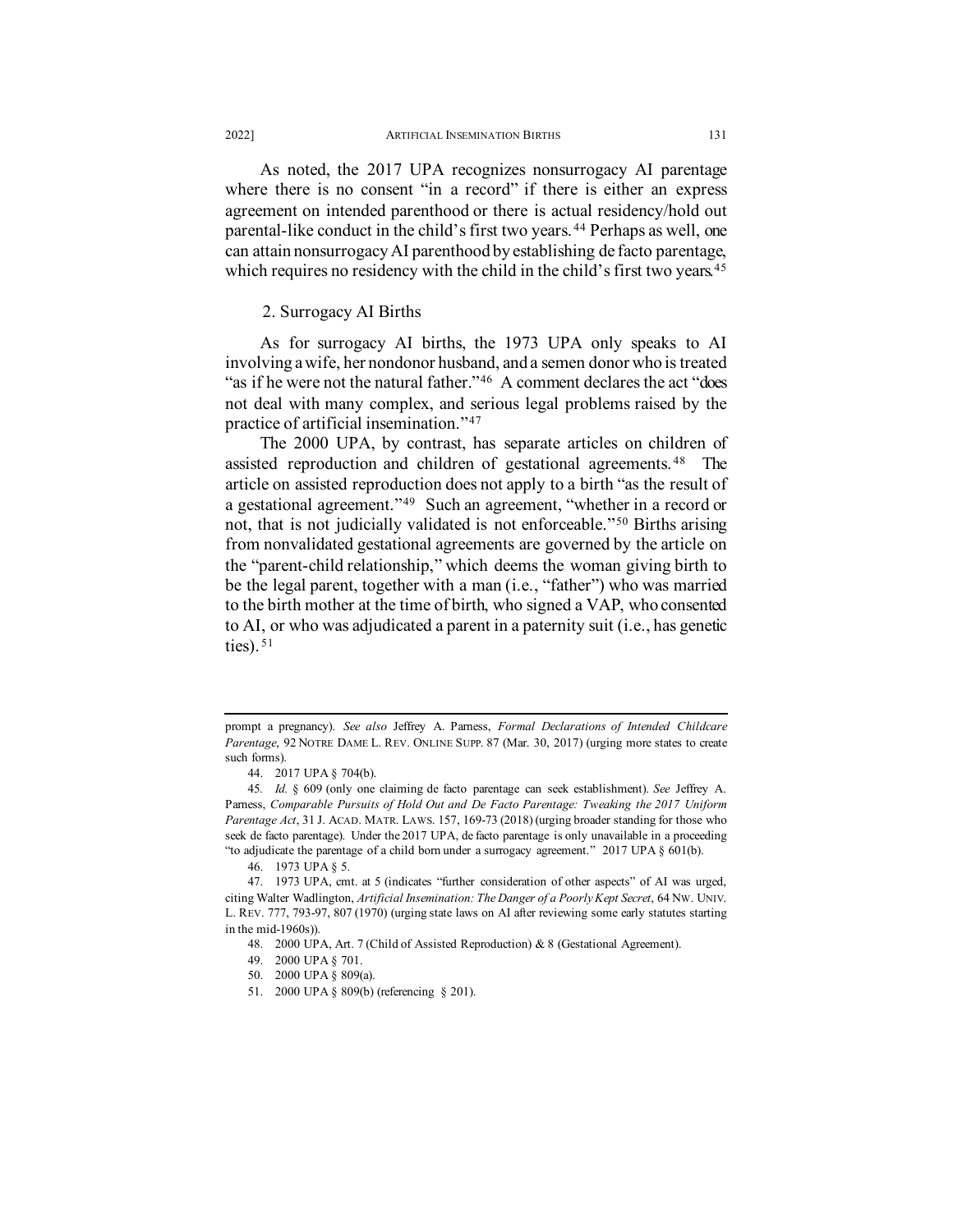#### 132 CONLAWNOW [13:125

The 2017 UPA similarly has separate articles on assisted reproduction and surrogacy agreements. [52](#page-7-0) But it also has special parts for gestational surrogacy agreements and agenetic surrogacy agreements.[53](#page-7-1) For each type of surrogacy agreement, pregnancy results from "assisted reproduction."[54](#page-7-2) AI is employed only with "genetic" surrogacy, where a woman, who "is not an intended parent," agrees to "become pregnant" through AI while "using her own gamete" pursuant to an "agreement as provided" in the Act.<sup>[55](#page-7-3)</sup> A genetic surrogacy agreement must, inter alia, conform to eligibility norms for any surrogate and any intended parents (who need not be "genetically related");<sup>[56](#page-7-4)</sup> be in "a record;"<sup>57</sup> be undertaken with "independent legal representation; [58](#page-7-6) be "executed before a medical procedure occurs related to the agreement, other than "medical evaluation and mental health consultation;"<sup>[59](#page-7-7)</sup> and, usually be "validated" by a court before any AI related to the agreement.  $60$  A genetic surrogacy agreement can be terminated by an intended parent by notice "any time before a gamete or embryo transfer."[61](#page-7-9) Such an agreement can be terminated by the genetic surrogate "any time before 72 hours" after the AI birth.<sup>[62](#page-7-10)</sup> An unvalidated genetic surrogacy agreement, where there is no withdrawal of consent within 72 hours of birth, does not necessarily lead to parentage under law in the woman giving birth. [63](#page-7-11)

<span id="page-7-11"></span><span id="page-7-10"></span><span id="page-7-9"></span>Preinsemination court orders validating genetic surrogacy pacts differ from preinsemination and postinsemination but prebirth court orders declaring legal parentage of later born children. *See, e.g.,* Steven H. Snyder & Mary Patricia Byrn, *The Use of Prebirth Parentage Orders in Surrogacy Proceedings*, 39 FAM. L. Q. 633 (2005) (reviewing availability of such orders in several states).

- 61. 2017 UPA § 814(a)(1).
- 62. 2017 UPA § 814(a)(2).
- 63. 2017 UPA § 816(d).

<sup>52.</sup> 2017 UPA §§ 701 et seq. (Assisted Reproduction) & 801 et seq. (Surrogacy Agreement).

<sup>53.</sup> 2017 UPA §§ 813-18 (genetic surrogacy), §§ 808-12 (gestational surrogacy).

<sup>54.</sup> 2017 UPA § 804(a)(1).

<span id="page-7-4"></span><span id="page-7-3"></span><span id="page-7-2"></span><span id="page-7-1"></span><span id="page-7-0"></span><sup>55.</sup> 2017 UPA § 801(1). Gestational surrogacy, by contrast, has the woman giving birth achieving pregnancy through "gametes that are not her own" (FEI). 2017 UPA § 801(2).

<sup>56.</sup> 2017 UPA § 802(a) & (b).

<sup>57.</sup> 2017 UPA § 803(4).

<sup>58.</sup> 2017 UPA § 803(7).

<sup>59.</sup> 2017 UPA § 803(9).

<span id="page-7-8"></span><span id="page-7-7"></span><span id="page-7-6"></span><span id="page-7-5"></span><sup>60.</sup> 2017 UPA § 813(a). Exceptions include settings where "all parties agree" that court validation could occur after AI, but before birth. 2017 UPA § 816(b). Where the genetic surrogate withdraws consent to an unvalidated agreement within 72 hours of birth, parentage is adjudicated, with possible approaches including birth mother parentage, spousal parentage, residency/hold out parentage, VAP parentage, and de facto parentage. 2017 UPA § 816(c) (referencing Articles 1-6 of 2017 UPA). Where there is no validated agreement and no such withdrawal, an adjudication of parentage depends upon assessments of the best interests of the child (with relevant factors in 2017 UPA  $\S$  613(a)) and "the intent of the parties." 2017 UPA  $\S$  816(d).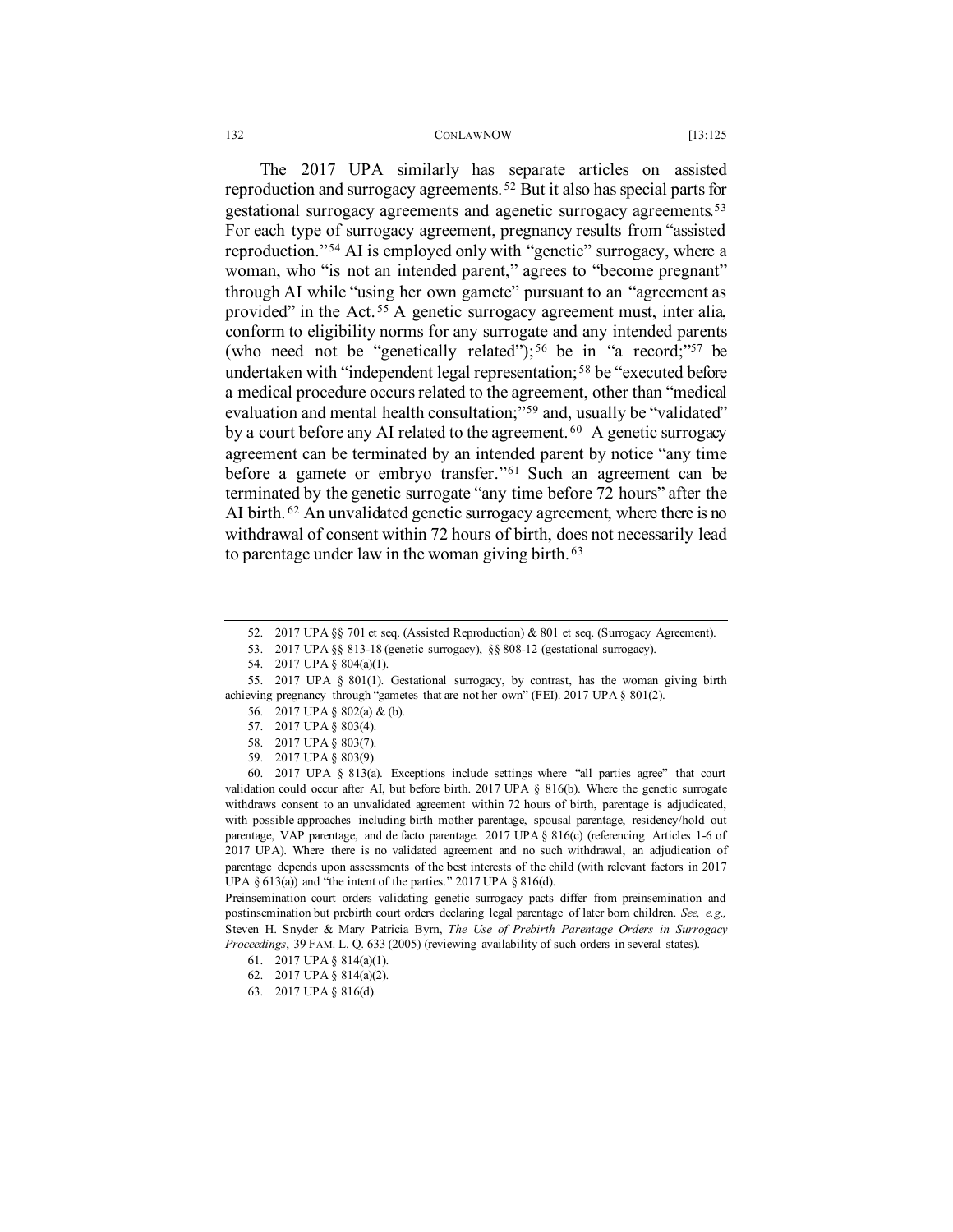## III. CONSTITUTIONAL ISSUES IN PARENTAGE FOR AI BIRTHS

American state statutes and judicial precedents chiefly govern childcare parentage, that is, parent status under law for child custody, visitation, and/or parental responsibility allocation purposes. [64](#page-8-0) Of course, these laws cannot infringe upon individual federal or state constitutional interests, including rights tied to due process, equal protection, and privacy. [65](#page-8-1) One such infringing statute is the Idaho Artificial Insemination Act. When this act was challenged, the Idaho high court found only limited constitutional infringement.<sup>[66](#page-8-2)</sup> But the act is far more problematic than was indicated. The court ruling, once reviewed, will be used to illustrate the span of constitutional issues arising under AI statutes, including laws grounded on the varying UPAs.

## *A. Reading the Idaho Artificial Insemination Act*

In *Gatsby v. Gatsby*, two women, Linsay and Kylee, were married in June 2015. [67](#page-8-3) Deciding to have a child through the artificial insemination of Kylee "using semen donated by a mutual friend," the women proceeded "without using the services of a physician" and "without consulting an attorney."[68](#page-8-4) The couple did sign with the friend "an artificial insemination agreement Linsay found online, listing the friend as 'donor' and both Linsay and Kylee as the 'recipient'."[69](#page-8-5) The pact said the donor "would not have parental rights or obligations to the child."[70](#page-8-6)

<span id="page-8-0"></span><sup>64.</sup> Legal parentage is contextual so that it can vary between different settings. Nonconstitutional, nonstatutory common law precedents and statutes can significantly differ in childcare, tort and probate. *See, e.g*., Jeffrey A. Parness, *Who Is A Parent? Intrastate and Interstate Differences*, 34 J. AM. ACAD. MAT. LAWS. \_\_\_ (forthcoming 2022).

<span id="page-8-1"></span><sup>65.</sup> State constitutions can go further in guaranteeing equal protection. *See, e.g.,* ILL. CONST. art. 1, § 18 (no unequal protection by state or its units of local government and school districts due to "sex"); TEX. CONST. art. 1, § 3a ("self-operative" amendment declaring no denial of equality "because of race, color, creed, or national origin"); KAN. CONST. art. 15, § 6 (women have "equal rights in the possession of their children"). While the federal constitution has no explicit recognition of individual privacy interests, some state constitutions do; thus, constitutional privacy interests beyond those arising under due process and equal protection can limit state AI parentage laws. *See, e.g*., CAL. CONST. art. 1, § 1 ("All people . . . have . . . inalienable rights" which include "happiness" and "privacy"); WASH. CONST. art. 1,  $\S 7$  ("No person shall be disturbed in his private affairs ... without authority of law"). There also may be other possible constitutional interests in AI parentage laws, like the right to travel for intended parents (e.g., for those seeking surrogacy parenthood unavailable at home) and the right of guaranteeing children to know about, if not have relationships with, those with whom they have genetic ties (not unlike informational interests for children formally adopted)).

<sup>66.</sup> Gatsby v. Gatsby, 495 P.3d 996, 1002-03 (Idaho 2021).

<span id="page-8-4"></span><span id="page-8-3"></span><span id="page-8-2"></span><sup>67</sup>*. Id.* at 999.

<sup>68</sup>*. Id.*

<span id="page-8-5"></span><sup>69</sup>*. Id.*

<span id="page-8-6"></span><sup>70</sup>*. Id.*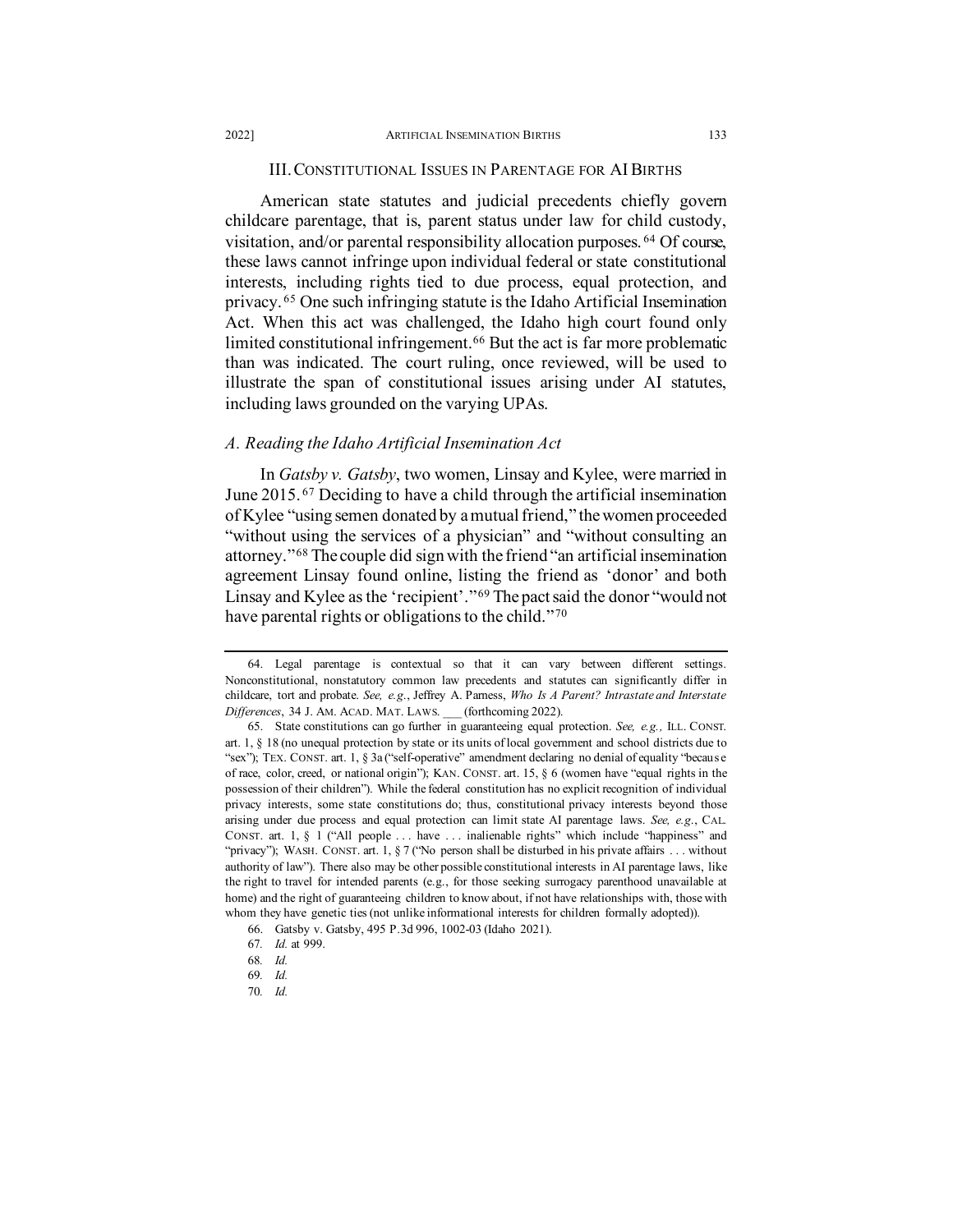Linsay performed the insemination in the couple's home.<sup>[71](#page-9-0)</sup> Kylee gave birth on October 29, 2016. [72](#page-9-1) The birth certificate listed both Linsay and Kylee as "mother."[73](#page-9-2) The child lived with the women "who held themselves out as the child's parents" until the Summer of 2017 when the women physically fought, leading to a domestic battery conviction for Kylee and a July 2017 no contact order "which prohibited Kylee from seeing her child except at daycare."[74](#page-9-3) Linsay filed for divorce in August 2017, whereupon Kylee asserted Linsay had no legal claim or standing to any custody or visitation. [75](#page-9-4)

Linsay had sole custody of the child from July 3 to December 27, 2017, at which time an order of "equal custody" was entered. [76](#page-9-5) Custody was shared until November 2018, when a magistrate court granted Kylee "sole custody," upon finding that "Linsay was not the child's legal parent" and that Linsay "had established no third-party rights." It also found that it was not in the child's best interests for Linsay to have any custody or visitation.<sup>[77](#page-9-6)</sup>

While Linsay was deemed a presumptive spousal parent due to her marriage to Kylee at the time of birth, the magistrate found the presumption overcome by the fact that Linsay "is not [the child's] biological parent."<sup>[78](#page-9-7)</sup> The magistrate found Linsay could have attained legal parenthood via "a voluntary acknowledgement of paternity affidavit" (VAP), but did not do so.<sup>79</sup> The magistrate also found Linsay did not adopt the child and "did not comply with the Artificial Insemination Act (AIA).["80](#page-9-9) Upon affirmance by a district court, an appeal went to the Idaho Supreme Court.

The high court did not address whether Linsay could have completed a VAP. [81](#page-9-10) Yet it strongly hinted that such a VAP was unavailable to Linsay

<span id="page-9-1"></span><span id="page-9-0"></span><sup>71</sup>*. Id.*

<sup>72</sup>*. Id.*

<sup>73</sup>*. Id.*

<sup>74</sup>*. Id.* at 999-1000. The child was not identified "due to privacy concerns." *Id.* at 999 n.1.

<sup>75</sup>*. Id.* at 1000.

<sup>76</sup>*. Id.*

<sup>77</sup>*. Id.*

<sup>78</sup>*. Id.*

<span id="page-9-10"></span><span id="page-9-9"></span><span id="page-9-8"></span><span id="page-9-7"></span><span id="page-9-6"></span><span id="page-9-5"></span><span id="page-9-4"></span><span id="page-9-3"></span><span id="page-9-2"></span><sup>79</sup>*. Id.* (IDAHO CODE § 7-1106 (1), within Paternity Act). VAPs that are later discussed herein encompass all forms of voluntary parentage acknowledgements, however denominated and whoever may be explicitly recognized as VAP signatories, including those without alleged or actual biological ties, as with Linsay. *See, e.g.,* 15 VT. STAT. § 310 (2019) (signing of an "acknowledgement of parentage" by the person who gave birth and "an intended parent").

<sup>80</sup>*. Gatsby*, 495 P.3d at 1000.

<sup>81</sup>*. Id.* at 1007.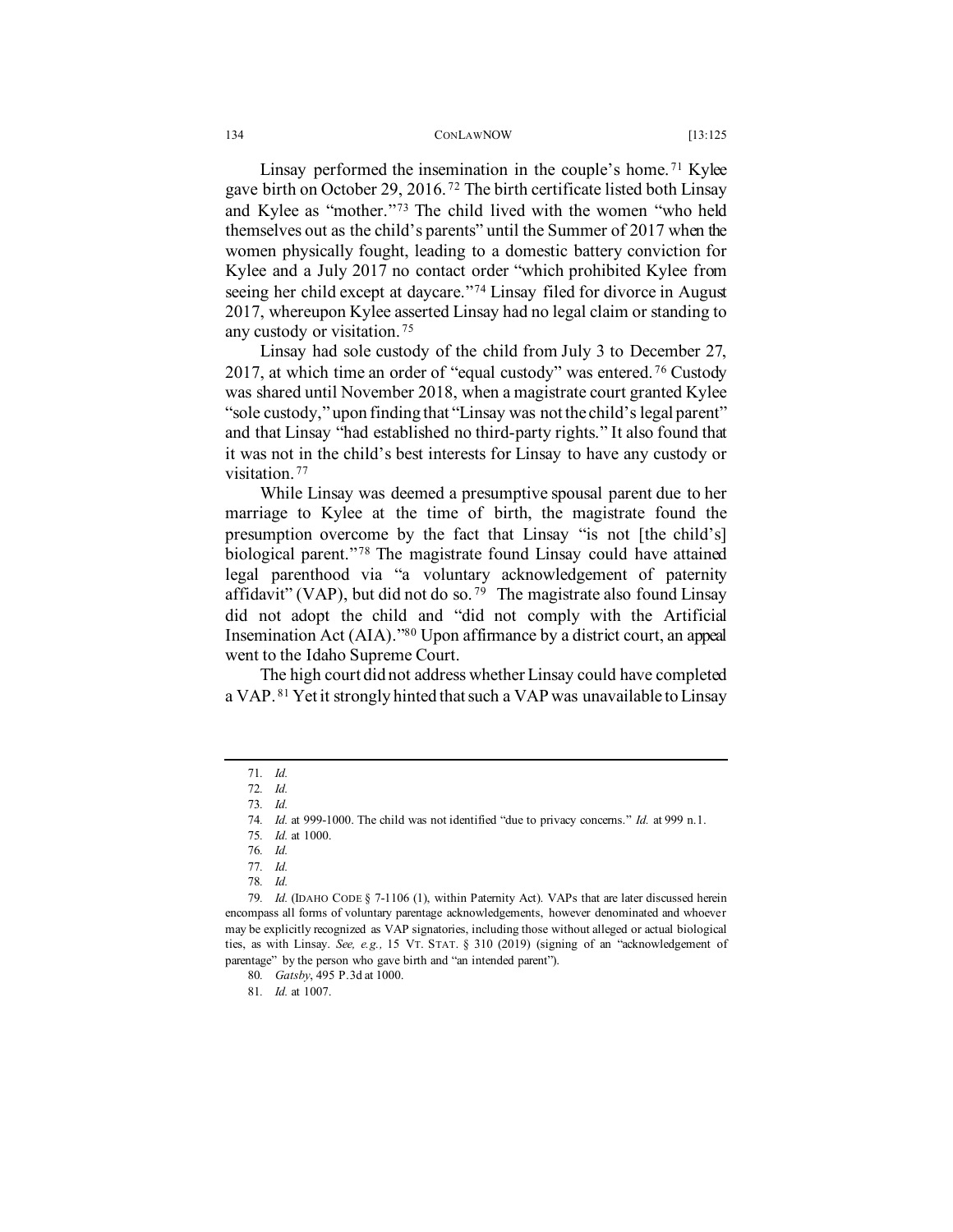for the AIA was "controlling" due to the use of AI. [82](#page-10-0) Further, the Idaho "common law marital presumption of paternity" was deemed inapplicable because the AIA controlled, <sup>[83](#page-10-1)</sup> not because the presumption only applied to men. The court did not address the issue of Linsay's "third-party standing" under law for nonparental childcare.<sup>[84](#page-10-2)</sup> The court did affirm the conclusion on "the child's best interest for Kylee to be awarded sole custody,"[85](#page-10-3) perhaps making its legal conclusions on the AIA merely dicta. [86](#page-10-4) The court also affirmed the "holding that Linsay could not obtain parental rights . . . under the AIA because she did not comply with all the requirements of the law."[87](#page-10-5) Finally, the court agreed that Linsay could have avoided the case outcome by adopting the child, <sup>[88](#page-10-6)</sup> recognizing at least one exception to the controlling status of the AIA.

## *B. Controlling/Exclusive AI Statutes*

Reading AI statutes generally to be the controlling/exclusive avenues to parent status for intended parents who do not give birth, as the *Gatsby* court did with the Idaho AIA, leaves many prospective parents with only the options of a formal adoption (a costly venture) or a nonparental childcare order (a costly venture even when available). Prospective parents were also not afforded much insight by the high court on what would have constituted "prior written request and consent" by Kylee and

<span id="page-10-0"></span><sup>82.</sup> *Id.* at 1002 (AIA "is controlling" as it is a "more specific statute" than the Paternity Act, IDAHO CODE § 7-1101 et seq., which contains the VAP norms, at §§ 7-1106 & 1007).

<span id="page-10-1"></span><sup>83</sup>*. Id.* at 1002. *Compare* McLaughlin v. Jones, 401 P.3d 492, 501-02 (Ariz. 2017) (same sex female spouse can equitably estop a birth mother's attempt to override a spousal parentage presumption) *with* Doherty v. Leon, 472 P.3d 531, 538-39 (Ariz. App. 2020) (sperm donor equitably estopped from seeking parentage of AI child born to a married female couple).

<span id="page-10-2"></span><sup>84</sup>*. Gatsby*, 495 P.3d at 1010 ("any error in the . . . third party standing analysis was cured because the magistrate court nevertheless addressed whether giving Linsay custody rights would be in the child's best interest"). Third party standing had been sought under *Stockwell v. Stockwell*, 775 P.2d 611, 613 (Idaho 1989) (common law guidelines on a nonparent (there a stepparent) overcoming a natural parent's custodial rights). *Gatsby*, 495 P.3d at 1010. On third party statutory standing of a nonparent to seek child visitation, see, e.g., IDAHO CODE § 32-1703 ("de facto custodian" who must be "related to a child within the third degree of consanguinity"); IDAHO CODE § 32-717(3) (grandparents); IDAHO CODE § 32-719 (grandparents and great grandparents); IDAHO CODE § 15-5- 204 (guardianship proceeding).

<sup>85</sup>*. Gatsby,* 495 P.3d at 1007.

<span id="page-10-4"></span><span id="page-10-3"></span><sup>86</sup>*. See, e.g*., Smith v. Angell, 830 P.2d 1163, 1173 (Idaho 1992) (Bistline, J., concurring) (obiter dictum and dictum involve court pronouncements not essential to the court's determination); *see also* City of Weippe v. Yarno, 528 P.2d 201, 205 (Idaho 1974) (high court is not bound by its own earlier dicta).

<span id="page-10-6"></span><span id="page-10-5"></span><sup>87</sup>*. Gatsby*, 495 P.3d at 1004. The AIA bar to Linsay, the natural mother's spouse, was foreshadowed in *Doe v. Doe*, 395 P.3d 1287, 1291 (Idaho 2017) (AIA bar applied to natural mother's former female partner).

<sup>88</sup>*. Gatsby*, 495 P.3d at 1007.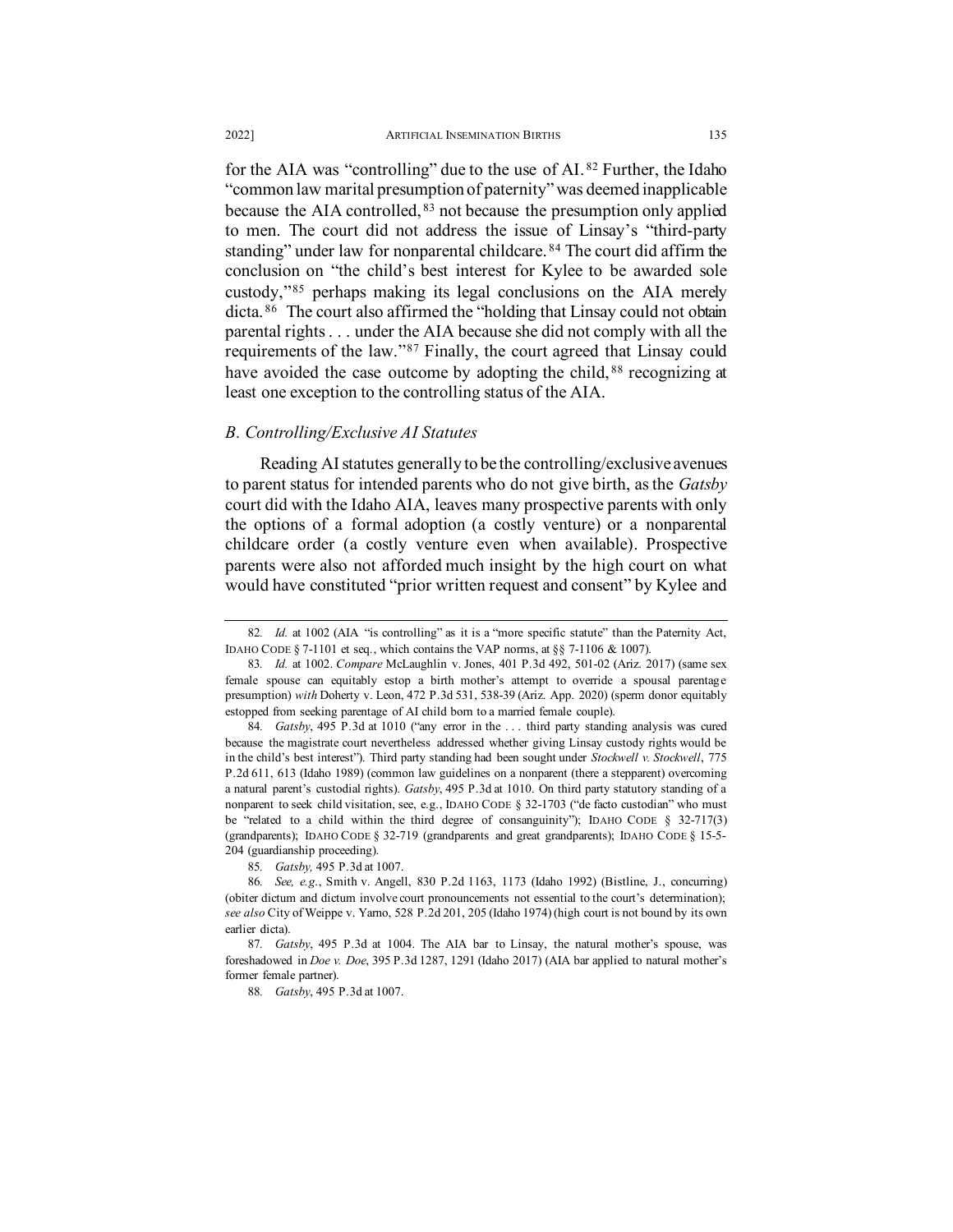#### 136 CONLAWNOW [13:125

Linsay. Further, Idaho legislators arguably did not contemplate AI do-ityourselfers since the AIA limited AI performance to licensed "physicians" and "persons under their supervision."<sup>[89](#page-11-0)</sup> As well, intended parents were teased with the potential for nonparental childcare standing, though relevant statutes and precedents seem unaccommodating to the likes of Linsay.<sup>90</sup>

Surely controlling/exclusive statutes could address the norms for all who undertake AI. But where statutes do not, they should reference other possible avenues to parenthood in AI births for those not included, like a husband who intends to parent a child born of AI to his wife with the use of his semen. [91](#page-11-2) The Idaho AIA spoke specifically only to married couples who employed "physicians." The "controlling" nature of this statute, as read in *Gatsby*, presents difficulties for do-it-yourselfers, as well as for both unmarried couples and single women pursuing AI parentage, whether or not physicians are used.

To avoid constitutional issues (i.e., infringements on procreational/privacy rights) arising from incomplete AI statutes deemed controlling/exclusive, courts should shun these designations. [92](#page-11-3) In Idaho, the AIA says its provisions "apply to all persons conceived as a result of artificial insemination as defined herein." The child of Kylee and Linsay arguably was not such a person as no physician was used and thus the child was outside of the conduct explicitly addressed in the AIA. The AIA should not have covered the actions of Kylee and Linsay because it was controlling. Such a reading makes Linsay's possible use of a marital spousal parent presumption or a voluntary parentage acknowledgment much easier. [93](#page-11-4)

<sup>89.</sup> IDAHO CODE § 39-5402.

<span id="page-11-1"></span><span id="page-11-0"></span><sup>90</sup>*. See supra* note 85 (citing Idaho statutes). As to precedent, see, e.g., *In re Ewing*, 529 P.2d 1296, 1298 (Idaho 1974) (nonparent must have had custody "for an appreciable period of time (in excess of three years)" as well as show "best interests of the child").

<span id="page-11-2"></span><sup>91.</sup> Under the *Gatsby* ruling, such a husband may not be a parent and may have to undertake a formal adoption to secure childcare parentage (as spousal parentage may only apply to nonAI births since AI births are exclusively guided by the "controlling" AIA).

<span id="page-11-3"></span><sup>92.</sup> Even when AI statutes deemed "exclusive" omit certain intended parents, courts have employed the "equitable-parent" doctrine to find parenthood. *See, e.g*., Pueblo v. Haas, 2021 WL 6130700 (Mich. App. 2021) (doctrine limited to AI births to married couples). Similar decisions with no judicial deference to legislatures on matter involving significant social problems are found when there is a complete absence of statutes. *See, e.g.,* In re Paternity of F.T.R., 833 N.W. 2d 634, 653 (Wis. 2013) (enforcing, via common law precedent, a surrogacy AI pact, while observing "surrogacy is currently a reality").

<span id="page-11-4"></span><sup>93.</sup> There was no mention in *Gatsby* of any General Assembly desire to block VAPs for intended female parents in AI births.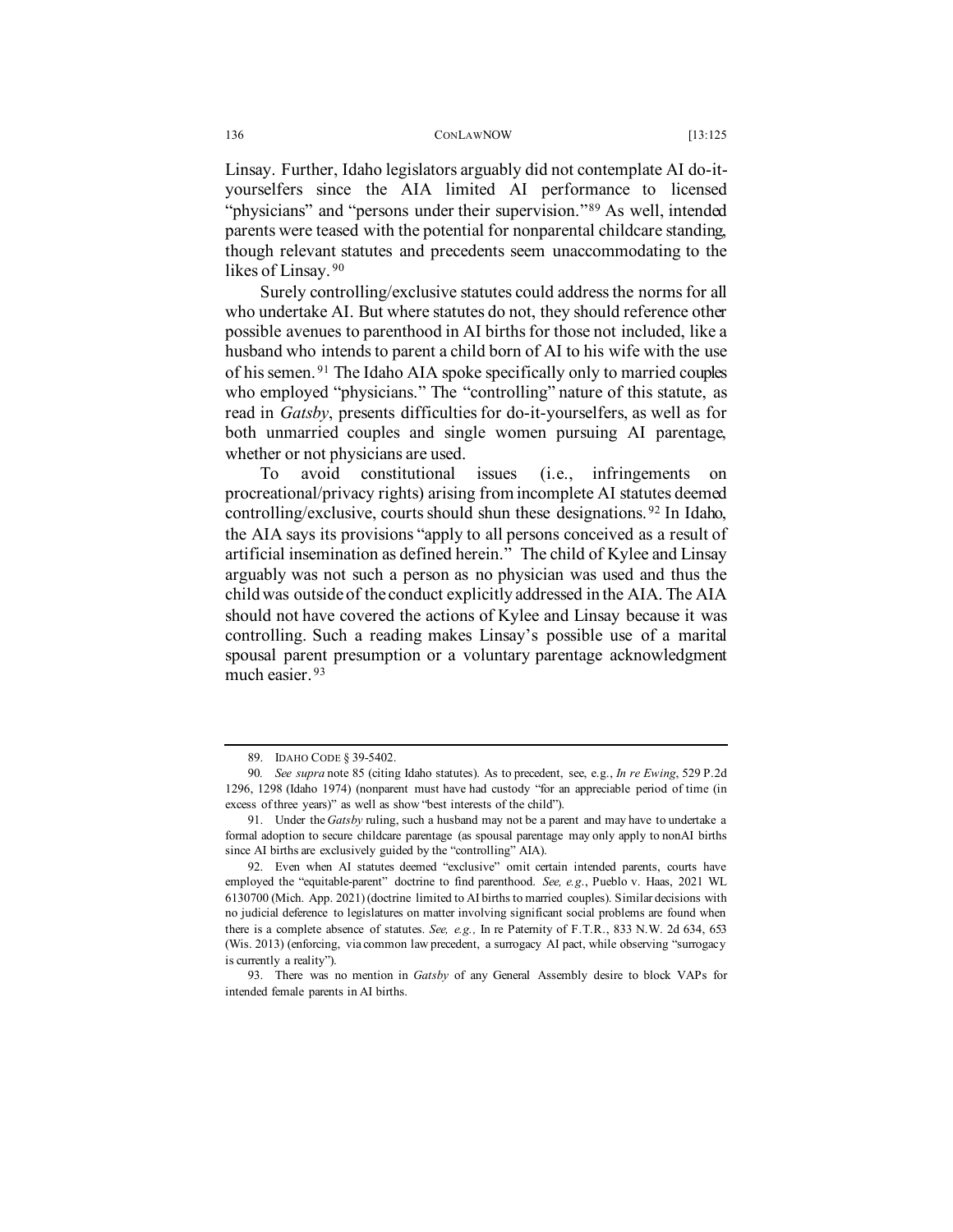The 2017 UPA provisions on AI births reject controlling/exclusive status as it expressly recognizes parentage can arise from AI births outside the proposed statutory AI guidelines on consent "in a record."[94](#page-12-0) The 2017 UPA declares that without a "record" consent, "before, on, or after the birth of the child," an "individual" can become a parent to an AI child if (1) the individual had a preconception "express agreement" that the individual and prospective birth mother "intended they both would be parents,"[95](#page-12-1) or (2) "for the first two years of the child's life," the individual and birth mother "resided together in the same household with the child and openly held out the child as the individual's child."[96](#page-12-2) In California, an exception to the requirement of a "writing" is found in the AI statute, under which an "intended parent" and an AI birth mother are both parents if there is "clear and convincing evidence that, prior to the conception . . . the woman and the intended parent had an oral agreement that the woman and the intended parent would both be parents of the child."[97](#page-12-3) Without explicit statutory alternatives to the consent requirement in the Idaho AIA, judicial precedents are warranted in order to respect parental intentions and to promote a child's best interests. Such precedents are also necessary to meet constitutional demands.

## *C. Limiting AI Intended Parents*

Statutes on childcare parentage arising from AI births often limit standing to seek parentage. The Idaho AIA expressly speaks only of preconception consent by a "woman" and "her husband,"[98](#page-12-4) though the *Gatsby* court deemed the act also applicable to a woman and her female spouse given the federal constitutional demands of equality for same-sex and opposite-sex married couples. [99](#page-12-5) By contrast, as noted the 2017 UPA

<sup>94.</sup> 2017 UPA§ 704(a).

<span id="page-12-1"></span><span id="page-12-0"></span><sup>95.</sup> 2017 UPA § 704(b)(1) (need "clear-and-convincing evidence;" either the birth mother (presumably often for child support purpose) or the individual can seek to prove such an agreement).

<span id="page-12-2"></span><sup>96.</sup> 2017 UPA §704(b)(2), which derives from 2017 UPA§ 204 (a)(2) (outside the article on assisted reproduction). The AI birth mother is a legal parent by giving birth. 2017 UPA § 201(1) (which excepts "genetic" and "gestational" surrogates, under Article 8 of the UPA, particularly at 801(1) and 801(2)). No explanation is given in *Gatsby* as to why Kylee's parentage was not controlled by the AIA. Such control seems contrary to U.S. Supreme Court precedent on the constitutional childcare interests of those giving birth. *See, e.g*., Tuan Anh Nguyen v. I.N.S., 533 U.S. 53, 60,62 (2001) (birth mothers do not have same requirements as biological fathers in claiming U.S. citizenship for their children because for birth mothers "real, everyday ties" during pregnancy are sufficient to prompt protected childrearing interests).

<sup>97.</sup> CAL. FAM. CODE § 7613(a)(2).

<span id="page-12-5"></span><span id="page-12-4"></span><span id="page-12-3"></span><sup>98.</sup> IDAHO CODE § 39-5403 (no performance of AI (by a physician) without prior "request and consent").

<sup>99</sup>*. Gatsby*, 495 P.3d at 1002-03.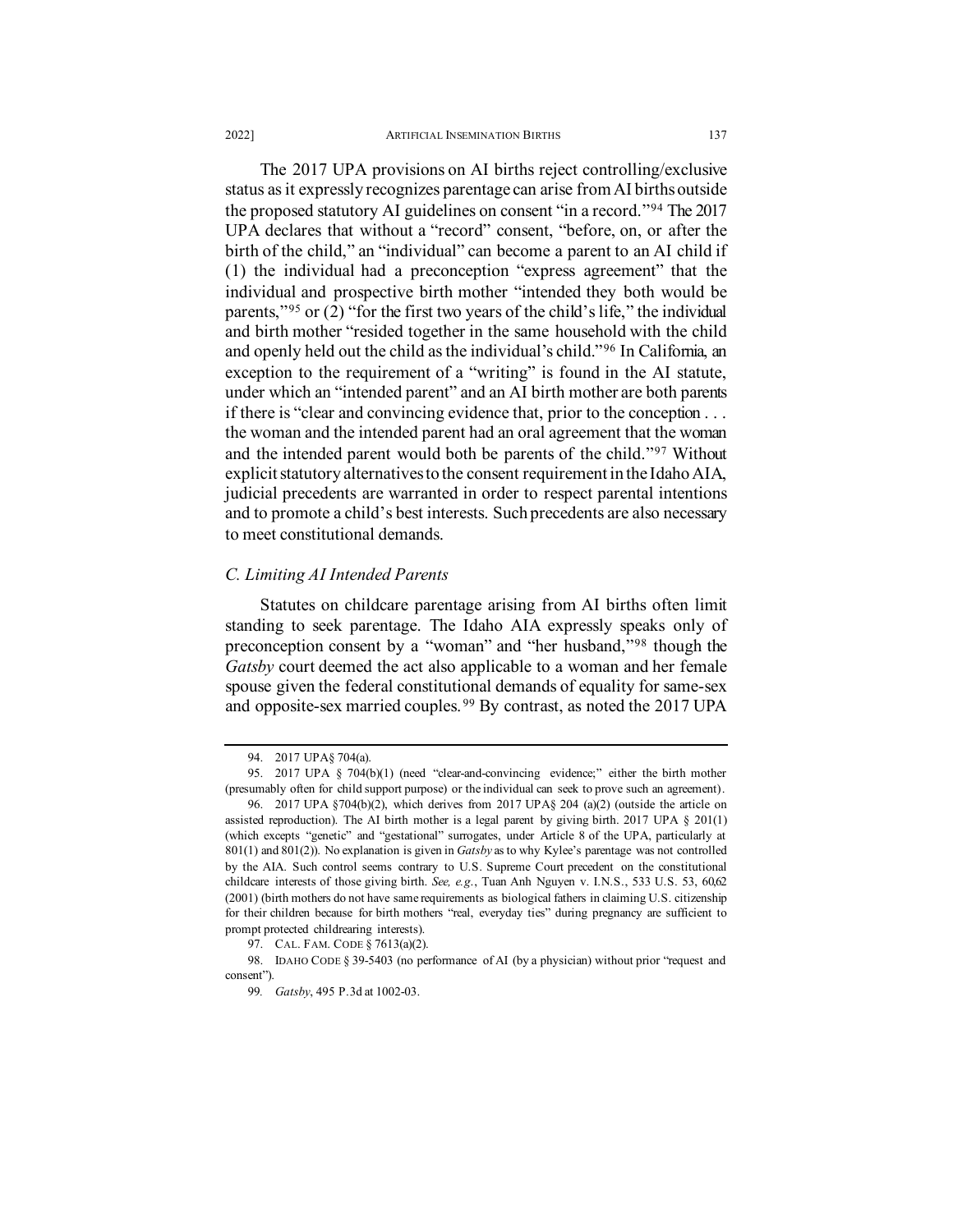speaks of "consent" in a record by "an individual" and a "woman giving birth."[100](#page-13-0) In a California AI birth employing a nonparent semen donor, the woman and "another intended parent" can "consent" to dual parentage.<sup>[101](#page-13-1)</sup>

The 2017 UPA and California approaches are preferable. They are also constitutionally compelled in some instances. [102](#page-13-2) The U.S. Supreme Court has declared: "If the right of privacy means anything, it is the right of the individual, married or single, to be free from unwarranted governmental intrusion into matters so fundamentally affecting a person as the decision whether to bear or beget a child."<sup>[103](#page-13-3)</sup> Where the state seeks to foreclose a certain form of AI parentage altogether, the infringements on procreation desires must be supported by legitimate (if not compelling) governmental interests.

Constitutional requirements on the need for legitimate state interests has both fundamental rights and equality elements. While the U.S. Supreme Court has been urged to extend substantive "liberty" interests in childcare to many intended nonbiological parents, [104](#page-13-4) in the near future such recognitions seem unlikely.<sup>[105](#page-13-5)</sup> Yet those similarly situated must also be treated equally in AI laws, with distinctions between individuals and

<span id="page-13-0"></span><sup>100.</sup> 2017 UPA § 704(a) & (b) (noting that failure to "consent in a record . . . before, on, or after birth" does not preclude AI parentage due to a preconception "express agreement" or to residency/hold out parentage acts in the "first two years of the child's life").

<span id="page-13-1"></span><sup>101.</sup> CAL. FAM. CODE § 7613(a)(1)&(2). *See also* CAL. FAM. CODE § 7613(b)(2) & (3) (recognizing intended parentage in women and men (who may or may not have provided sperm) where "a licensed physician or surgeon or a licensed sperm bank" is not employed).

<span id="page-13-2"></span><sup>102.</sup> It also may be that procreation interests for some people intending to use their sperm in AI settings can be limited by the state. Consider, e.g., the Idaho AIA which bars semen donations by any person who has "any disease or defect known by him to be transmissible by genes" or who "knows or has reason to know he has a venereal disease." IDAHO CODE § 39-5404. Where a donor is pursuing parenthood via AI, similar state limits do exist. *See, e.g.,* 52 OR. REV. STAT. § 677.370 (semen may not be donated for use in AI by any person who has a disease transmissible by genes or who knows or has reason to know he has a sexually transmitted infection); 20 ILL. COMP.STAT. ANN. § 2310/2310-325(b) (Class A misdemeanor to knowingly use semen of an AI donor "who has tested positive for exposure to HIV").

<span id="page-13-3"></span><sup>103.</sup> Eisenstadt v. Baird, 405 U.S. 438, 453 (1972) (contraception access case with no majority opinion). The *Eisenstadt* declaration has since been deemed, with other precedents like *Roe v. Wade*, 410 U.S. 113 (1983), to teach "that the Constitution protects individual decisions in matters of childrearing from unjustified intrusions by the State." Carey v. Population Services International, 431 U.S. 678, 687 (1987).

<span id="page-13-4"></span><sup>104</sup>*. See, e.g.,* NeJaime, *supra* note 31, at 2357-59 (how "courts might extend due process protection to social bonds in the absence of biological connection"); Douglas NeJaime, *The Constitution of Parenthood*, 72 STANFORD L. REV. 261, 376-79 (2020) (the consequences, and difficulties in, applying a recognized "liberty interest for those who form non-biological parent-child bonds").

<span id="page-13-5"></span><sup>105.</sup> Parness, *Federal Childcare Parents*, *supra* note 5, at 978-95 (describing, and criticizing, U.S. Supreme Court deferral to state lawmaking on defining parents who possess superior federal constitutional childcare rights).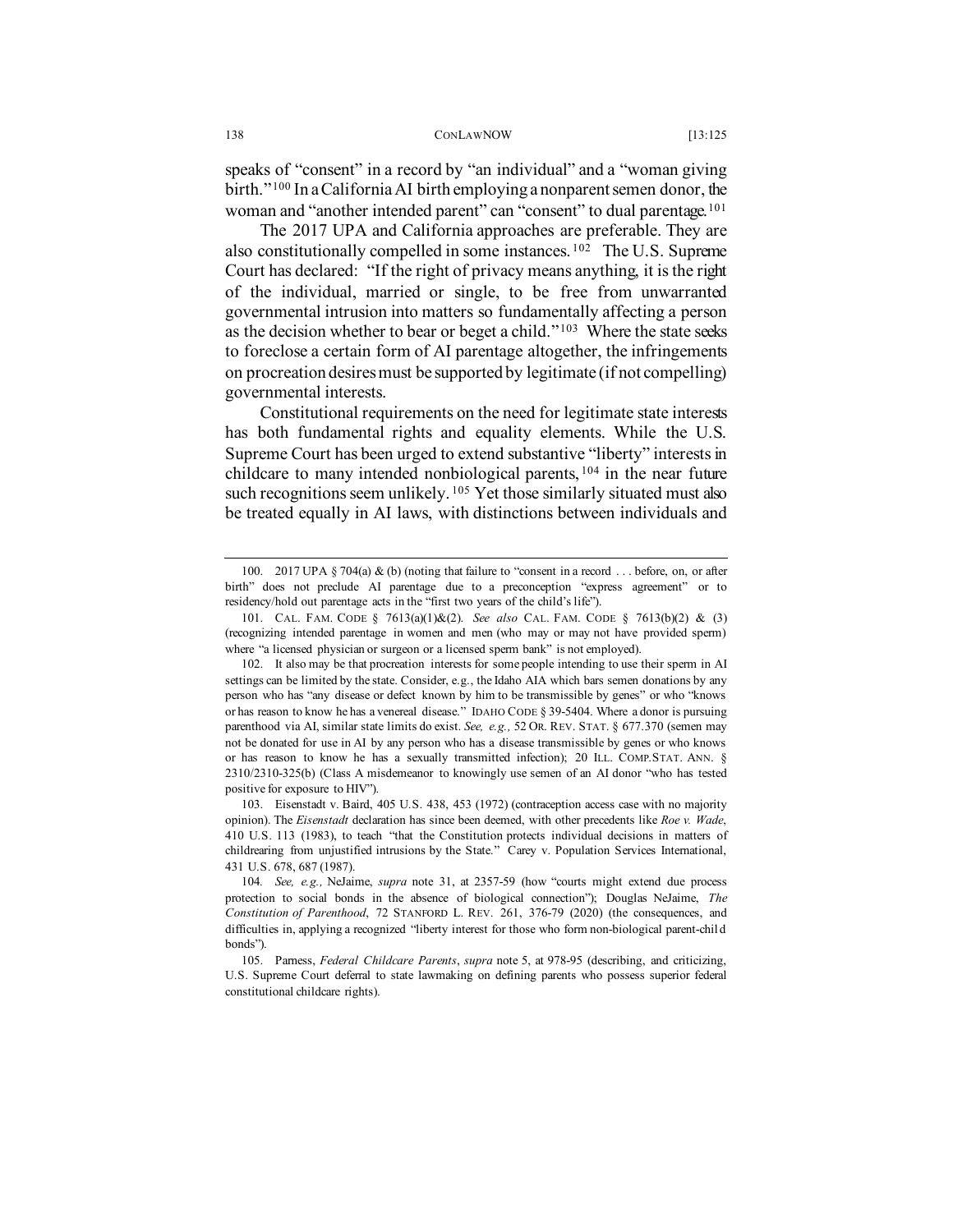couples, or between wed and unwed couples, being, at least, rational. Where distinctions are suspect because of their focus on immutable characteristics or discrete groups, their justifications must be more significant.<sup>[106](#page-14-0)</sup>

As to equality, the *Gatsby* court held the U.S. Supreme Court samesex marriage ruling in *Obergefell v. Hodges* mandated that same sex married couples should have equal access to dual parentage via AI births under the AIA as had by opposite sex married couples.<sup>[107](#page-14-1)</sup> Do equality principles not also demand that a single woman can secure parentage via a nonsurrogacy AI birth facilitated by a sperm donor who waived any parental interests? And do equality principles not also demand that a married or unmarried opposite sex couple can secure dual parentage via an AI birth which did not involve the sperm donor's waiver of parental interests? The 2017 UPA, encompassing such possible single or dual parentage, [108](#page-14-2) recognizes the need for equality.

As well, certain parentage recognitions beyond the Idaho AIA seem constitutionally mandated by substantive due process, as with the single intended parent giving birth or with a sperm provider who intends parentage via surrogacy or nonsurrogacy AI. The U.S. Supreme Court has generally recognized that parental childcare interests arise automatically for a birth mother whose child was conceived through sex. [109](#page-14-3) Why not similar parentage for a nonsurrogate employing AI? As to sperm providers, the U.S. Supreme Court has recognized the biological father, in a birth involving consensual sex, has a constitutionally-protected interest in developing a parent-child relationship with his offspring, except when the child is born into an intact marriage (under *Obergefel*l, either same sex or opposite). [110](#page-14-4) That exception does not even apply in states whose separate constitutional privacy interests extend beyond the interests protected by federal due process. [111](#page-14-5) With or without the exception, should not sperm providers in AI settings with unwed birthgivers be treated like sperm providers in consensual sex settings,

<sup>106</sup>*. See, e.g*., Jessica A. Clarke, *Against Immutability,* 125 YALE L.J. 2, 14-16 (2015).

<sup>107</sup>*. Gatsby*, 495 P.3d at 1002-03.

<sup>108.</sup> 2017 UPA § 703 (an "individual" consents to AI, with a woman, to be a parent of a child").

<sup>109</sup>*. Nguyen,* 533 U.S. at 60.

<span id="page-14-4"></span><span id="page-14-3"></span><span id="page-14-2"></span><span id="page-14-1"></span><span id="page-14-0"></span><sup>110.</sup> Lehr v. Robertson, 463 U.S. 248, 262 (1983) (an unwed biological father of a child born of consensual sex has a parental opportunity interest which is grasped by forming a "significant custodial, personal, or financial relationship" with his offspring). Though the interest in *Lehr* is perhaps limited to children born to women married to others as in Michael H. v. Gerald D., 491 U.S. 110, 128,132 (1989) (four Justices).

<span id="page-14-5"></span><sup>111</sup>*. See, e.g*., Callender v. Skiles, 591 N.W.2d 182, 190-91 (Iowa 1999) (unwed biological father of child born of sex to a woman married to another has a liberty interest in challenging the husband's paternity, a view rejected in *Michael H*., 491 U.S. at 128).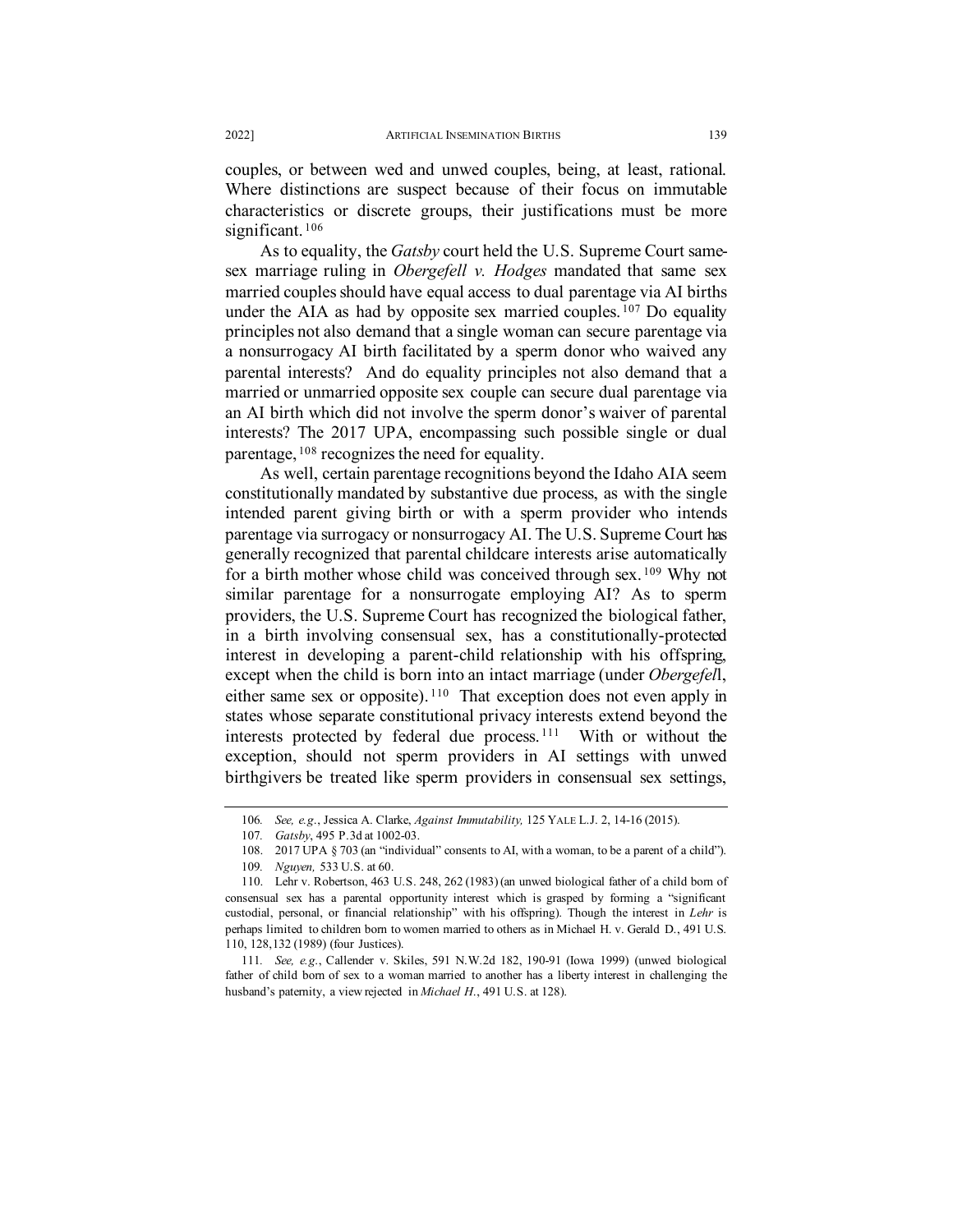especially because only in the former setting is evidence of intended parentage usually required.

The limits on AI intended parents in the Idaho AIA and in similar statutes should be removed. If there is no removal by legislators, then removal by courts is appropriate as there is no deference due unconstitutional legislation.

## *D. Limiting Parental Interest Waivers*

In AI birth settings, there can be: a sperm donor who waived any parental childcare interest before insemination; a sperm donor who waived any parental childcare interests after insemination but before birth; a sperm donor who waived any parental childcare interests only after birth; a sperm donor who, prior to insemination, intended to be a childcare parent, but who shed that desire after insemination, during the pregnancy, or after birth; and, a sperm donor who earlier waived any parental childcare interests, but who later, preinsemination, postinsemination, or postbirth, sought to be a parent under law. What, if anything, do federal and state constitutions have to say about parental interest waivers and their retractions?

Unfortunately, direct constitutional precedents are rare. Some rulings, though, are pertinent to AI sperm donors. In *Lehr v. Robertson*, the U.S. Supreme Court did recognize that those with male genetic ties to children, born of consensual sex, do have potential parental interests which no other men possess.  $112$  In an adoption case setting, such interests were deemed waived by a man who failed to timely establish a "significant custodial, personal, or financial relationship" with his offspring. [113](#page-15-1) The timely establishment norms basically have been left to the states as long as they are within federal due process constraints. Waivers can include a parental opportunity loss arising from a failure to follow statutory guidelines, as with a paternity registration, even where those guidelines, and the pregnancy and birth, were not actually known to the genetic father.<sup>[114](#page-15-2)</sup> Precedent thus suggests that unintentional parental interest waivers can be sustained. In *Michael. H. v. Gerald D.,* the U.S. Supreme Court did not mandate that states recognize this parental opportunity interest in an unwed genetic father whose sex with a woman

<sup>112</sup>*. Lehr*, 463 U.S. at 262.

<sup>113</sup>*. Id.*

<span id="page-15-2"></span><span id="page-15-1"></span><span id="page-15-0"></span><sup>114</sup>*. Id.* at 251 n.5 (citing N.Y. DOM. REL. L.§ 111-a(2)(C), which embodies N. Y. SOC. SERV. L.§ 372-c ("putative father registry")).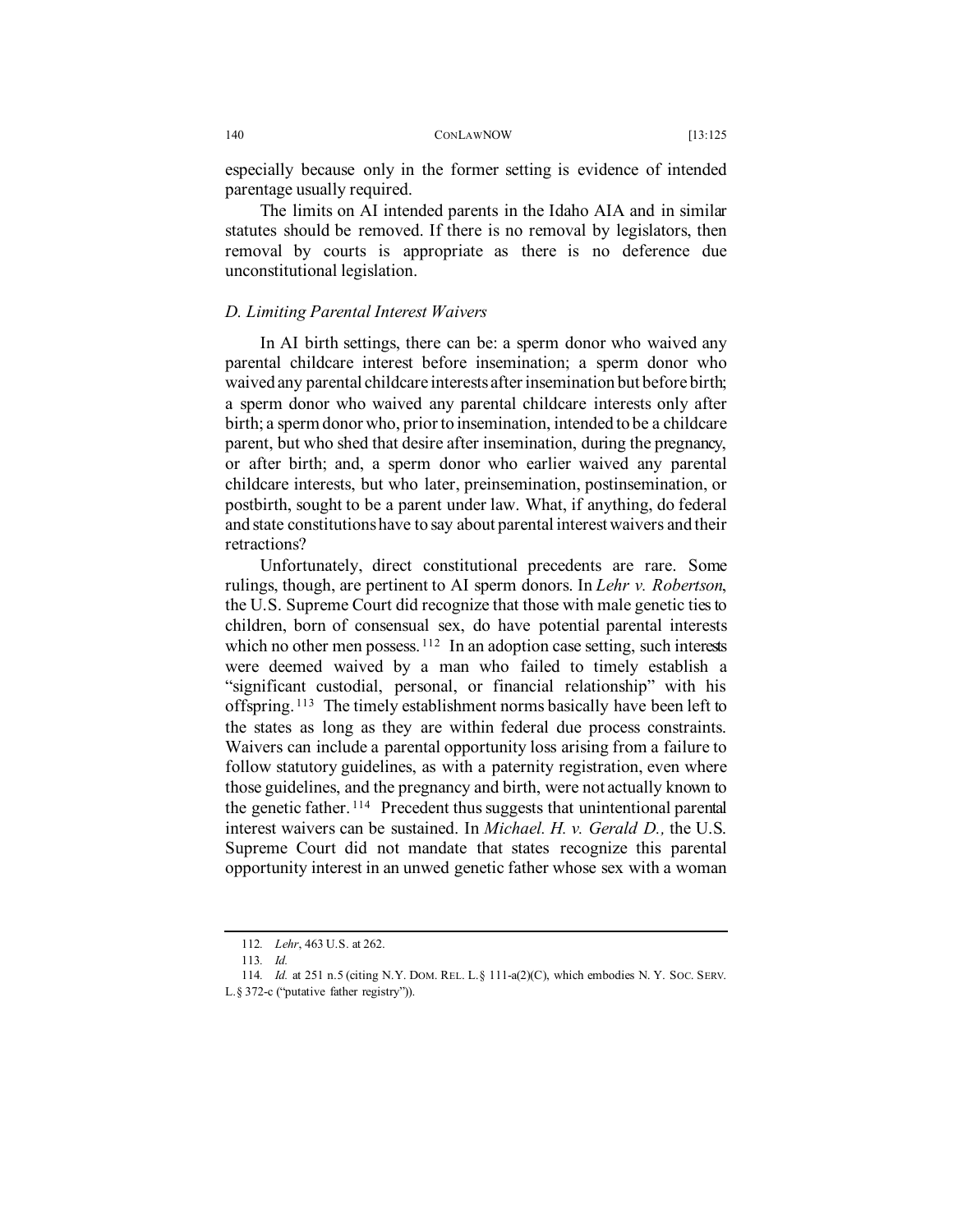married to another prompted a birth into an intact family of two who have raised, and wish to continue to raise, the child. [115](#page-16-0)

A sperm donor via AI should be treated comparably under state law, given *Lehr*, to genetic father of a child born of consensual sex to an unwed mother. Thus, his future parental intentions and pregnancy support, particularly accompanied by the comparable, one-time intentions of the woman later giving birth, should be respected.

Any recognition of a "record" consent to intended parentage arising from an AI birth, as well as a sperm donor's waiver of parental interests, could be limited to preconception settings. Postconception but prebirth parental intentions and parental interest waivers can be addressed in VAPs (though not where acknowledging parents are limited by law to gamete donors). Postbirth parental intentions and parental interest waivers in AI births can be accommodated by VAPs, by formal adoptions, and by residency/hold out and de facto parentage (where gametes donations are not required).

The Idaho AIA on semen donors requires preinsemination donations and waivers by men who are not the husbands of the women upon whom AI is performed, <sup>[116](#page-16-1)</sup> as well as preinsemination written requests and consents by the husbands of such women. [117](#page-16-2) Upon such donations and consents, no statutory provision in Idaho allows donors to retract their parental interest waivers or husbands to retract their consents. These inabilities to retract, at least preinsemination, may run afoul of constitutional procreation interests. Constitutional difficulties, due to the lack of retraction opportunities on waivers and consents, are especially likely where inseminations would come long after the waivers/consents were first secured. Constitutional issues are far less likely to arise where waiver/consent retractions, by statute, cannot be undertaken after a certain period of time, which provides some assurance to a prospective birth mother that the rug will not be pulled out from under her at the last moment.

The 2017 UPA has no provisions on retracting waivers by donors pre or post insemination, <sup>[118](#page-16-3)</sup> with the waivers of parental interests undertaken preinsemination. [119](#page-16-4) As for an individual who "consents . . . to assisted reproduction by a woman with the intent to be a parent," the 2017 UPA

<sup>115</sup>*. Michael H*., 491 U.S. at 130.

<sup>116.</sup> IDAHO CODE § 39-5401.

<sup>117</sup>*. Id.* § 39-5403(1).

<sup>118.</sup> 2017 UPA § 702.

<span id="page-16-4"></span><span id="page-16-3"></span><span id="page-16-2"></span><span id="page-16-1"></span><span id="page-16-0"></span><sup>119.</sup> 2017 UPA § 102(9) (a donor is "an individual who provides gametes intended for use in assisted reproduction").